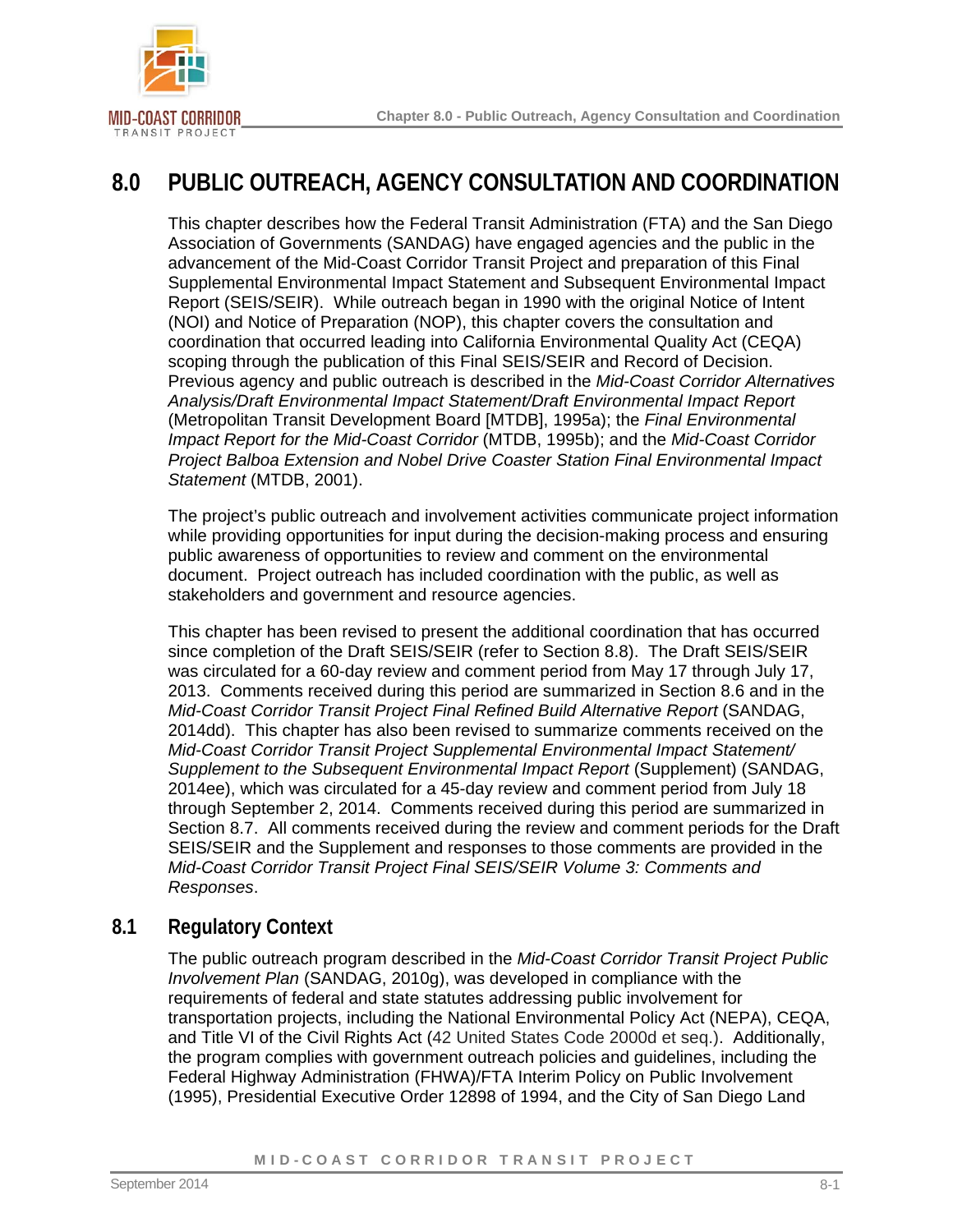

Development Code, Chapter 12, Article 8. To meet the requirements of NEPA, CEQA, and Section 6002 of the Safe, Accountable, Flexible, Efficient Transportation Equity Act: A Legacy for Users (SAFETEA-LU), SANDAG has prepared and followed the *Mid-Coast Corridor Transit Project Agency Coordination Plan* (SANDAG, 2011d). Per Section 139(g)(1) of SAFETEA-LU, the agency coordination requirements apply to all U.S. Department of Transportation Environmental Impact Statement documents for which the NOI was published in the *Federal Register* after August 10, 2005. Although the original NOI was published in 1990, a second NOI for the Mid-Coast Corridor Transit Project was published in the *Federal Register* on July 19, 2011, and is included in Appendix B of this Final SEIS/SEIR.

# **8.2 Public and Agency Outreach Prior to Scoping**

Prior to formal scoping for the Draft SEIS/SEIR, SANDAG prepared the *Mid-Coast Corridor Transit Project Public Involvement Plan* (SANDAG, 2010g) to guide outreach efforts through the project development process. This plan was updated in 2011 prior to the public comment period for the Draft SEIS/SEIR. The plan identified stakeholder groups affected by and interested in the project, highlighted key project communication information, and outlined strategies and tactics to foster broad public involvement. In addition, these efforts included preparation and regular updating of a project stakeholder database.

During the phase prior to formal scoping of the project, SANDAG undertook an analysis of changed conditions in the Mid-Coast Corridor and re-evaluated transit alternatives for the project based on changed conditions since the original environmental documentation for the project was completed. Public and agency outreach efforts were conducted in support of this effort in the period extending from November 2008 through spring of 2010. The *Mid-Coast Corridor Transit Project Comparative Evaluation of Alternatives Report* (SANDAG, 2010e) describes in detail the public and agency outreach conducted in this phase of the project prior to CEQA scoping, and these efforts are briefly summarized below. The purpose of early outreach efforts during this study period was both to inform and obtain input from the public and agencies about the project, its status, and the upcoming CEQA scoping.

**8.2.1 Overview of Outreach Activities** 

SANDAG reached out to the following stakeholders during the pre-scoping phase:

- San Diego Mayor and City Council members
- Affected agencies (City of San Diego, California Department of Transportation [Caltrans], and the University of California, San Diego [UCSD])
- Independent Taxpayers Oversight Committee
- Community planning groups in the Mid-Coast Corridor
- Property owners
- Employers
- The accessibility community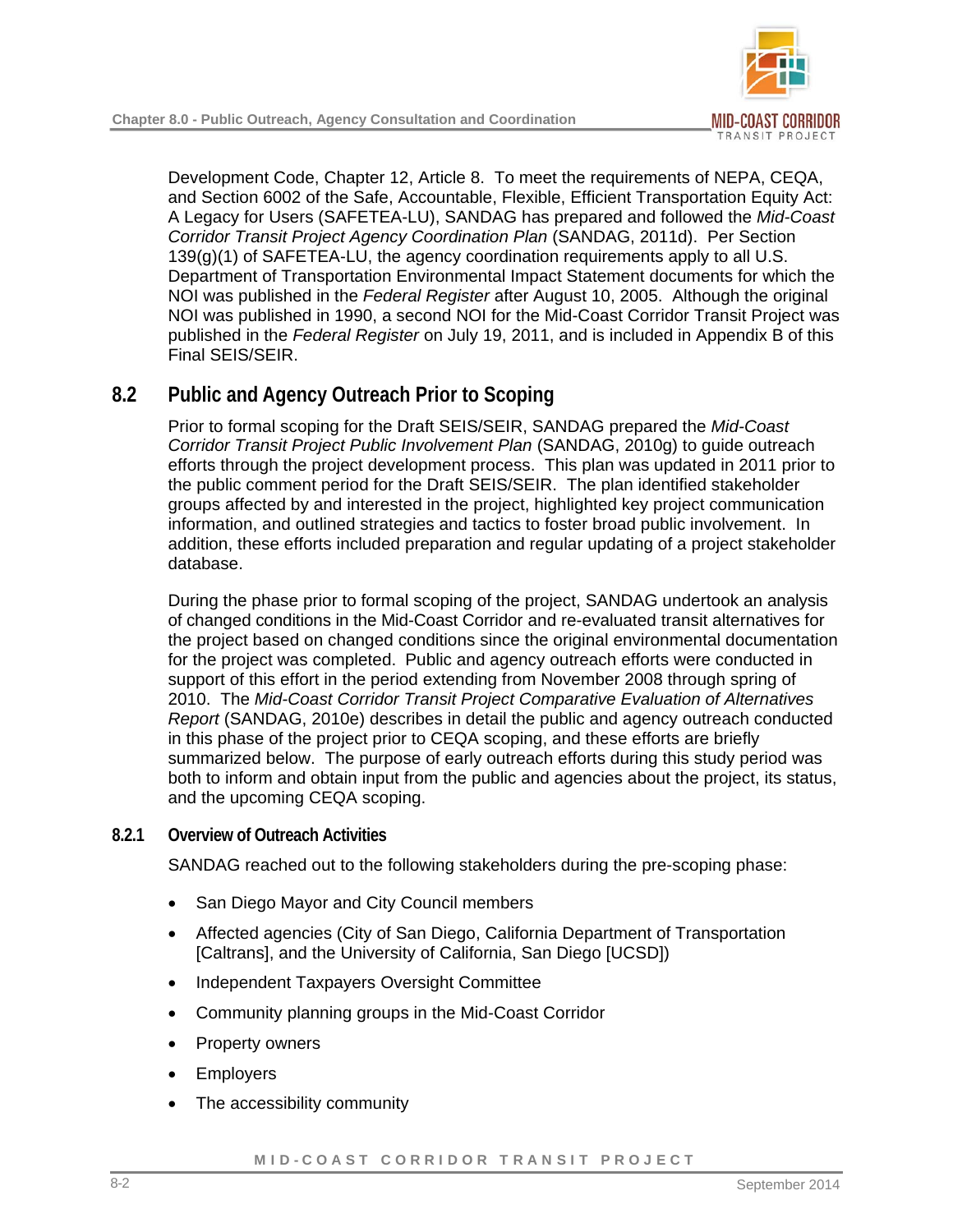

- Minority groups
- Environmental organizations
- Transportation advocates
- Business groups

As part of stakeholder outreach and involvement activities, SANDAG also:

- Conducted stakeholder briefings
- Participated in community events
- Presented to interested organizations, including community and civic groups, employers in the corridor, minority and accessibility organizations, and environmental organizations
- Attended and provided status reports to interested stakeholders and community organizations
- Produced regular project e-newsletters starting in October 2009
- Produced and distributed the project fact sheet
- Maintained and promoted the project Web site (<http://www.sandag.org/midcoast>)

From initiating the public involvement program in November 2008 to the beginning of the CEQA scoping period in May 2010, SANDAG conducted key government agency and staff outreach activities, including, but not limited to, the following:

- Regular updates to the SANDAG Transportation Committee and the SANDAG Board of Directors
- Presentations to the Independent Taxpayers Oversight Committee
- Briefings to elected officials and their staff

### **8.2.2 Project Working Group**

SANDAG formed the Mid-Coast Corridor Transit Project Working Group (Project Working Group) to provide input on the following:

- The *Mid-Coast Corridor Transit Project Public Involvement Plan* (SANDAG, 2010g)
- The project purpose and need statement
- The alternatives to be considered for analysis
- The Draft SEIS/SEIR
- This Final SEIS/SEIR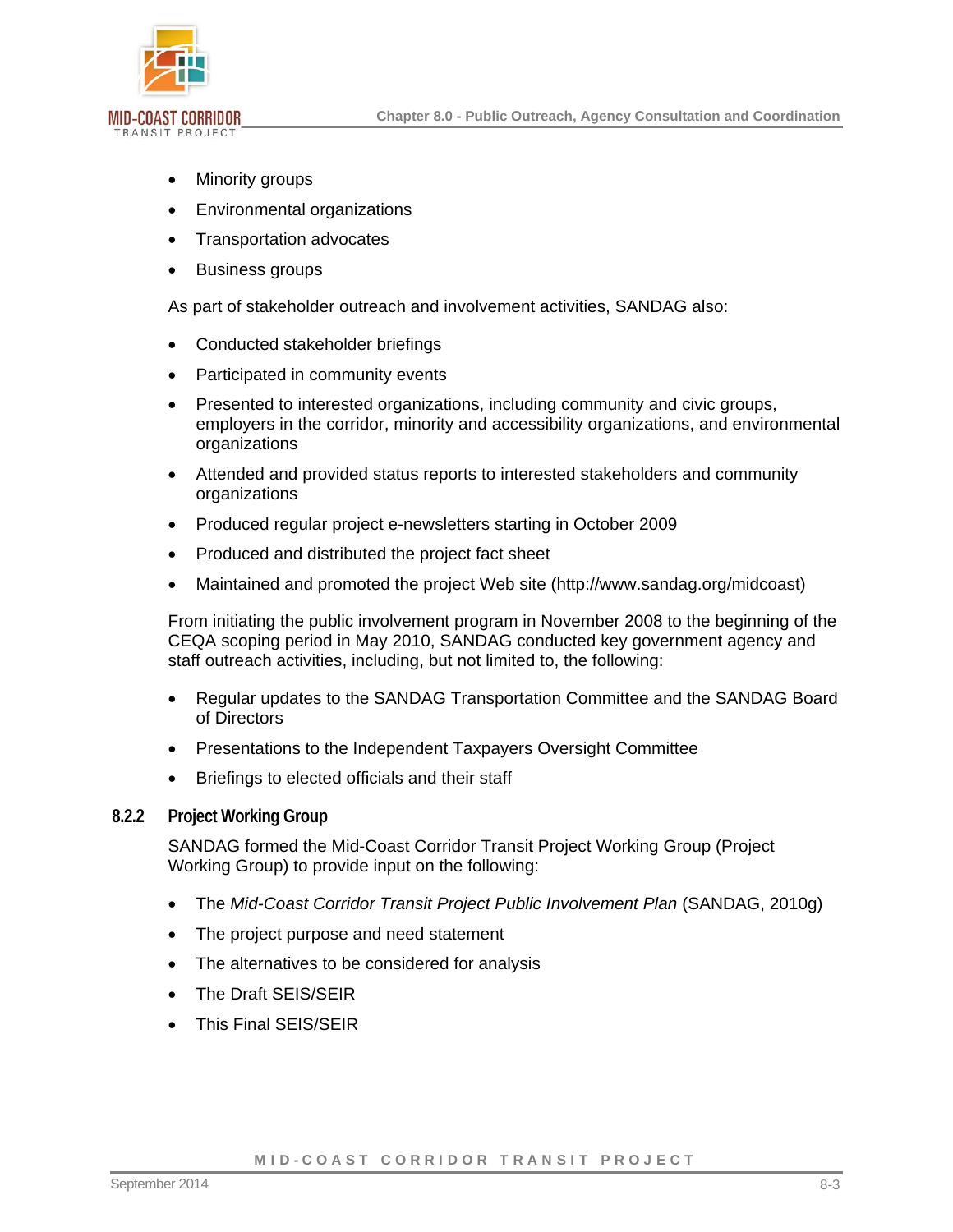San Diego County Supervisor Ron Roberts serves as chair of the Project Working Group, and members include representatives from community planning groups, environmental organizations, employers, students, accessibility advocates, and others ([Table 8-1](#page-3-0)). The Project Working Group held seven meetings prior to CEQA scoping.

| <b>CHAIRMAN</b><br><b>Ron Roberts, Supervisor</b><br><b>County of San Diego</b> | <b>VICE CHAIRMAN</b><br><b>Bob Emery</b><br><b>Retired Metropolitan Transit System Board</b><br><b>Member and Poway City Council Member</b> |
|---------------------------------------------------------------------------------|---------------------------------------------------------------------------------------------------------------------------------------------|
| <b>MEMBERS</b>                                                                  |                                                                                                                                             |
| Daniel Allen                                                                    | Rob Hutsel                                                                                                                                  |
| La Jolla resident                                                               | San Diego River Park Foundation                                                                                                             |
| <b>Anette Blatt</b>                                                             | Janay Kruger                                                                                                                                |
| <b>Scripps Health</b>                                                           | University Community Planning Group                                                                                                         |
| Joe LaCava                                                                      | John Alderson                                                                                                                               |
| La Jolla Community Planning Group                                               | <b>Westfield LLC</b>                                                                                                                        |
| Vacant                                                                          | Evan McLaughlin                                                                                                                             |
| SANDAG Social Services Transportation Advisory Committee                        | La Jolla resident                                                                                                                           |
| Brian Gregory, Asst. Vice Chancellor                                            | Vacant                                                                                                                                      |
| <b>UCSD</b>                                                                     | San Diego Convention Center                                                                                                                 |
| <b>Debra Gutzmer</b>                                                            | Barbara Obrzut                                                                                                                              |
| CBRE, Inc.                                                                      | La Jolla resident                                                                                                                           |
| Chanelle Hawken                                                                 | Jeff Barfield                                                                                                                               |
| San Diego Regional Chamber of Commerce                                          | <b>Clairemont Community Planning Group</b>                                                                                                  |
| Ann Van Leer                                                                    | David Potter                                                                                                                                |
| Land Conservation Brokerage, Inc.                                               | Clairemont resident                                                                                                                         |
| <b>Mark Marcus</b>                                                              | lan Foster                                                                                                                                  |
| La Jolla Country Day School                                                     | Clairemont resident                                                                                                                         |

### <span id="page-3-0"></span>**Table 8-1. Mid-Coast Corridor Transit Project Working Group**

Source: SANDAG, 2014

Notes: Since the formation of the Project Working Group, some original members have stepped down from participating on the committee. Replacement members have been found. This list is current as of September 2014.

SANDAG = San Diego Association of Governments; UCSD = University of California, San Diego

# **8.3 Scoping**

During April 2010 and July 2011, SANDAG conducted CEQA and NEPA scoping. This section describes the scoping activities and summarizes the comments received during each scoping period. The *Mid-Coast Corridor Transit Project California Environmental Quality Act Scoping Summary Report* (SANDAG, 2010f) and the *Mid-Coast Corridor Transit Project National Environmental Policy Act Scoping Report* (SANDAG, 2011b) provide additional information on the respective scoping processes.

### **8.3.1 California Environmental Quality Act Scoping**

This section describes the scoping notice process, scoping meetings, and key public and agency comments received during CEQA scoping. The purpose of CEQA scoping was to initiate early consultation with Trustee and Responsible Agencies, public agencies that have jurisdiction by law, and the public, regarding scope and content, including the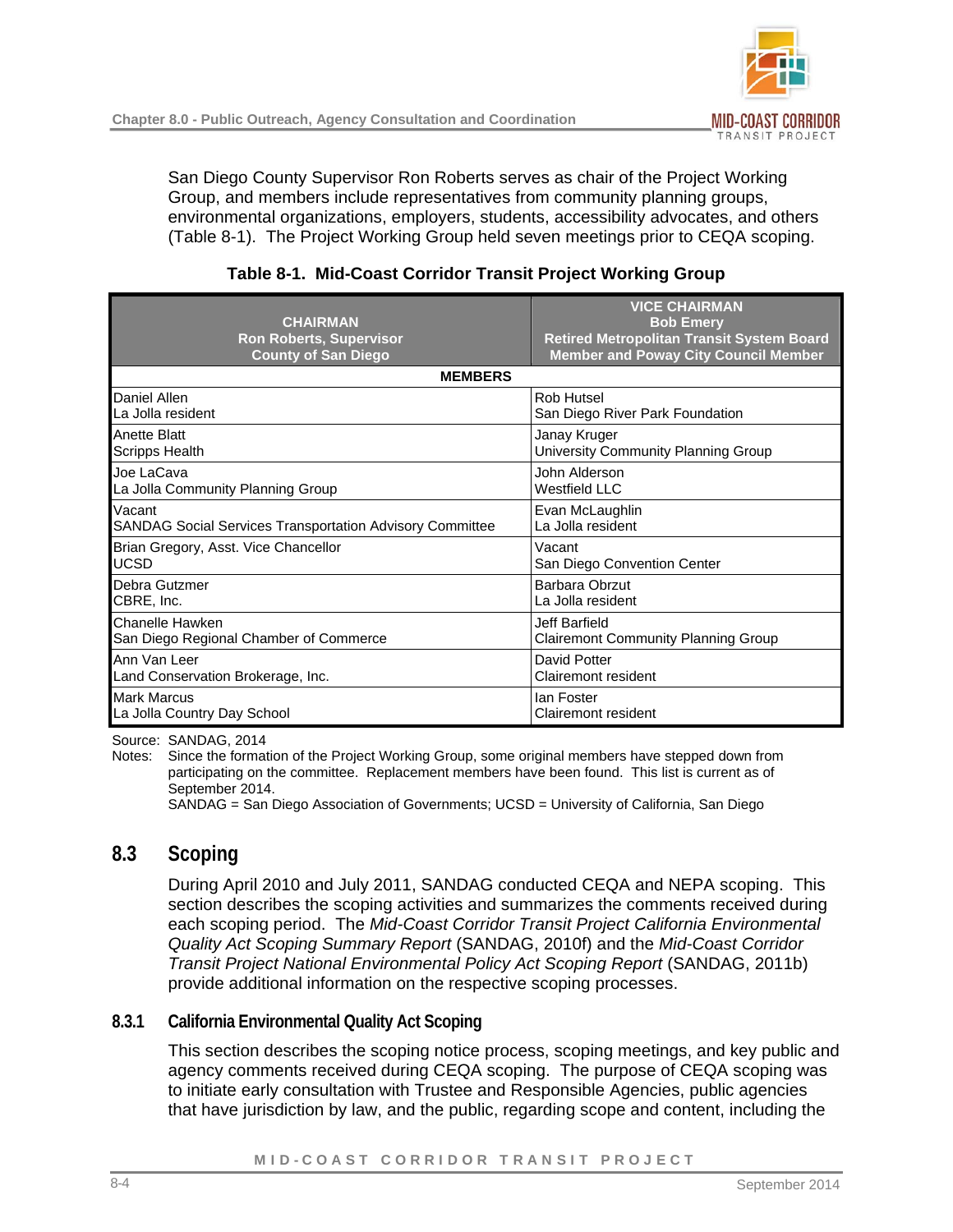

range of actions, alternatives, mitigation measures, and significant effects that were analyzed in the Draft SEIS/SEIR.

#### **8.3.1.1 Scoping Notices**

On April 28, 2010, SANDAG issued a NOP for a SEIR (see Appendix B). NOP packages were mailed to 120 organizations, including 22 federal agencies, 17 Native American tribes, 41 state agencies, 11 regional agencies, and 29 local agencies. In addition, the NOP was posted by the State Clearinghouse on April 28, 2010, and the San Diego County Office of the County Clerk on May 5, 2010.

[Table 8-2](#page-4-0) lists the newspapers used to publish the NOP notices, which provided information on the five scoping meetings and how to submit written comments. [Table](#page-4-1)  [8-3](#page-4-1) lists the 20 libraries in which SANDAG posted meeting notices.

| <b>Publication</b>               | <b>Circulation</b> | <b>Publication</b>      |
|----------------------------------|--------------------|-------------------------|
| Asian Journal                    | 35,000             | San Diego Downtown News |
| Beach & Bay Press                | 18,500             | San Diego Union-Tribune |
| <b>Clairemont Community News</b> | 23,000             | <b>Star News</b>        |
| El Latino                        | 80.500             | <b>UCSD Guardian</b>    |
| La Jolla Village News            | 18.500             | Voice & Viewpoint       |
| <b>North County Times</b>        | 85,790             |                         |

#### <span id="page-4-0"></span>**Table 8-2. Publications Used for Public Notices**

| <b>Publication</b> | <b>Circulation</b> | <b>Publication</b>      | <b>Circulation</b> |
|--------------------|--------------------|-------------------------|--------------------|
| rnal               | 35,000             | San Diego Downtown News | 18.500             |
| Bay Press          | 18,500             | San Diego Union-Tribune | 317,855            |
| t Community News   | 23,000             | <b>Star News</b>        | 33,500             |
|                    | 80,500             | <b>UCSD Guardian</b>    | 11,000             |
| illage News        | 18,500             | Voice & Viewpoint       | 25,000             |

Source: SANDAG, 2012

<span id="page-4-1"></span>

|  | Table 8-3. Public Libraries Receiving Public Notices |  |  |
|--|------------------------------------------------------|--|--|
|--|------------------------------------------------------|--|--|

| Balboa Branch Library                       | Mission Valley Branch Library                       | San Diego County Public Law Library      |
|---------------------------------------------|-----------------------------------------------------|------------------------------------------|
| City of San Diego Central Library           | North Clairemont Branch Library                     | Serra Mesa-Kearny Mesa Branch<br>Library |
| <b>Clairemont Branch Library</b>            | North Park Branch Library                           | University Community Branch Library      |
| Kensington-Normal Heights Branch<br>Library | North University Community<br><b>Branch Library</b> | University Heights Branch Library        |
| La Jolla/Riford Branch Library              | Ocean Beach Branch Library                          | <b>UCSD Geisel Library</b>               |
| Linda Vista Branch Library                  | Pacific Beach/Taylor Branch<br>Library              | University of San Diego Copley Library   |
| Mission Hills Branch Library                | Point Loma/Hervey Branch Library                    |                                          |

Source: SANDAG, 2012

UCSD = University of California, San Diego

SANDAG also sent direct mail postcards announcing the scoping meetings to 24,959 residents and businesses located within one-half mile of the project alignments being considered.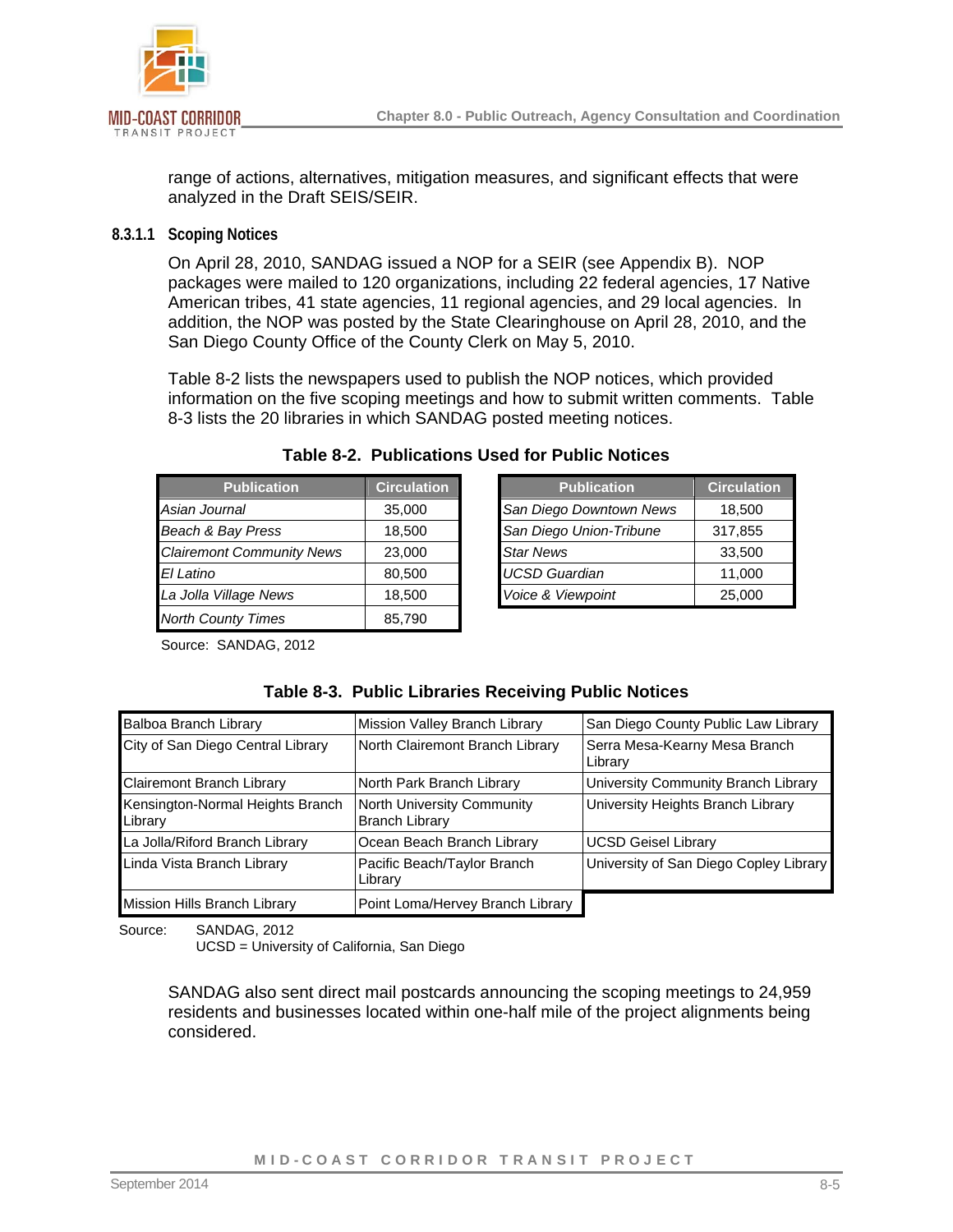### **8.3.1.2 Scoping Meetings**

Subsequent to the notices, SANDAG hosted five public scoping meetings in buildings that are compliant with the Americans with Disabilities Act and served by public transit ([Table 8-4](#page-5-0)). SANDAG used an open-house format with display board stations featuring various topics. SANDAG staff and members of the technical team knowledgeable in each topic area were present at these stations. The stations addressed the following topics:

• Project and process overview

Public involvement

**Comments** 

- Draft comparative evaluation of alternatives
- Alternatives for scoping

| <b>Meeting Time/Date</b>            | <b>Community Location</b>           | <b>Target Audience</b>                |
|-------------------------------------|-------------------------------------|---------------------------------------|
| Wednesday, May 5, 2010<br>4–7 p.m.  | Downtown San Diego (SANDAG)         | Agencies and<br><b>General Public</b> |
| Tuesday, May 11, 2010<br>3–6 p.m.   | University of California, San Diego | <b>General Public</b>                 |
| Wednesday, May 12, 2010<br>4–7 p.m. | Clairemont                          | <b>General Public</b>                 |
| Wednesday, May 12, 2010<br>4–7 p.m. | University Community                | <b>General Public</b>                 |
| Tuesday, May 25, 2010<br>4–7 p.m.   | Old Town                            | <b>General Public</b>                 |

#### <span id="page-5-0"></span>**Table 8-4. CEQA Public Scoping Meetings**

Source: SANDAG, 2012

SANDAG made bilingual English/Spanish materials available at all scoping meetings, along with a Spanish interpreter who helped Spanish-speaking participants understand project information and submit comments.

#### **8.3.1.3 Summary of California Environmental Quality Act Scoping Comments**

The 30-day comment period began on May 3, 2010, and closed on June 1, 2010. SANDAG continued accepting comments for one week after the comment period closed to account for any comments that were sent via U.S. mail. Sixty-eight individuals provided verbal and written comments during the five public scoping meetings. SANDAG also accepted e-mail, letters, and telephone communications during the scoping period. Various groups, including agencies, community organizations, elected officials, and members of the general public, submitted comments.

In all, SANDAG received 244 comment submissions that included more than 700 individual comments. The *Mid-Coast Corridor Transit Project California Environmental Quality Act Scoping Summary Report* (SANDAG, 2010f) includes a summary of comments and copies of all agency, organization, and individual citizen comments.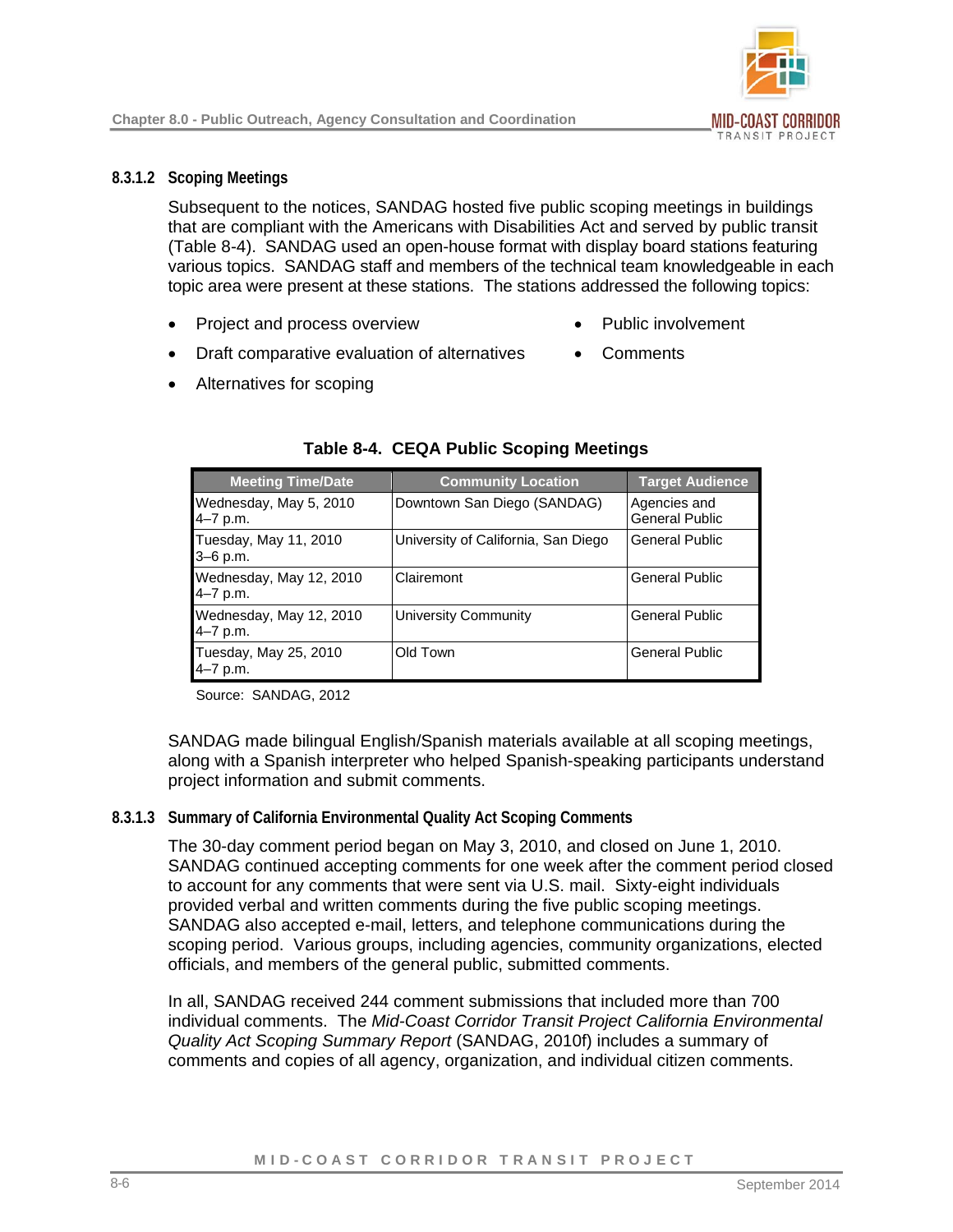

SANDAG summarized the comments into the following major issues:

- Project purpose and need
- Evaluation of alternatives
- Alternative alignments
- Stations and station locations
- Project cost and funding
- Traffic analysis
- Neighborhood concerns
- Land use and development
- Parklands
- Environmental justice
- **Aesthetics**
- Air quality
- Noise and vibration
- Solid waste and hazardous materials
- Ecosystems and wildlife
- Water resources and flood control issues
- Cultural resources

Nine government agencies submitted comment letters during the CEQA scoping period: the U.S. Environmental Protection Agency, the U.S. Fish and Wildlife Service (USFWS), the California Department of Fish and Game  $(CDFG)^1$  $(CDFG)^1$  (a Trustee Agency), the San Diego Regional Water Quality Control Board (SDRWQCB), the California Department of Toxic Substances Control, Caltrans, the California Native American Heritage Commission (NAHC), the California Public Utilities Commission (CPUC), UCSD (a Trustee Agency), and the City of San Diego. The *Mid-Coast Corridor Transit Project California Environmental Quality Act Scoping Summary Report* (SANDAG, 2010f) includes copies of all agency letters received during CEQA scoping.

#### **8.3.2 National Environmental Policy Act Scoping**

This section describes scoping activities and coordination with cooperating and participating agencies during NEPA scoping.

#### **8.3.2.1 Scoping Activities**

On July 19, 2011, the FTA published a new NOI in the *Federal Register* to supplement the previous scoping period for the project's environmental document. The purpose of this second NOI was to ensure awareness of the ongoing project planning and environmental review processes and to provide opportunities to comment on the project. Communications regarding the NEPA scoping notification included the following:

- A report to the SANDAG Transportation Committee on July 15, 2011
- NOI and NEPA scoping notices on the SANDAG "Notices" Web site (www.sandag.org/notices)

<span id="page-6-0"></span> 1 As of January 1, 2013, the California Department of Fish and Game (CDFG) has changed its name to the California Department of Fish and Wildlife, which is how it is referred to in this report for text describing actions subsequent to the name change. However, for publications and regulations published or issued before that date, as well as actions taken and meetings held before January 1, 2013, the CDFG name has been retained.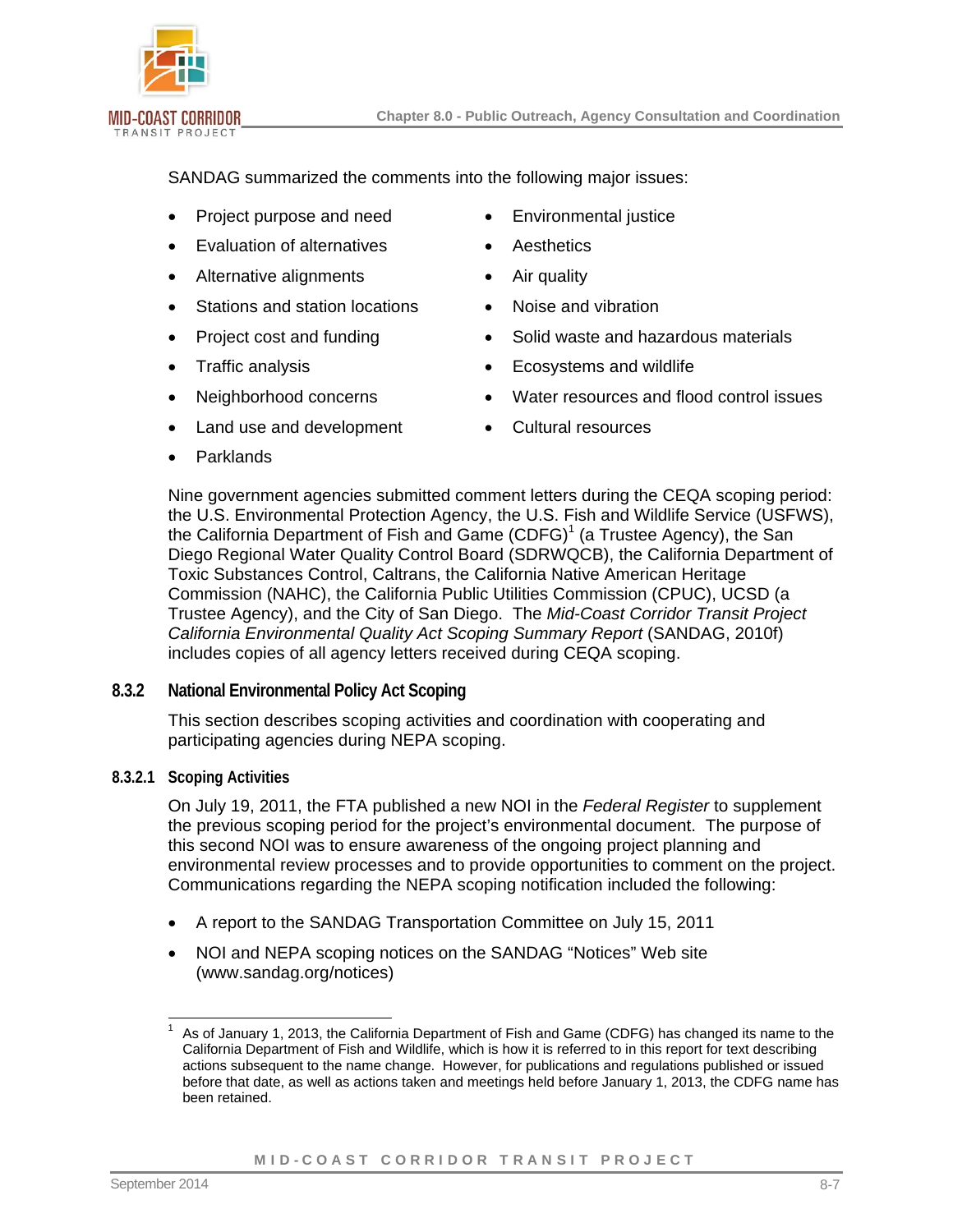- Letters of invitation to potential cooperating and participating federal, state, and local agencies pursuant to SAFETEA-LU agency coordination guidance
- FTA letters to the region's 17 Native American tribes inviting them to participate in the project planning and environmental review processes
- E-mail notifications to members of the Project Working Group
- E-newsletter to the project's interested participants list (614 individuals)
- Information on the NOI and NEPA scoping process, and instructions for submitting comments on the project Web site

The NOI included a description of the relationship between NEPA scoping and the prior year's CEQA scoping process. SANDAG indicated in the NOI and in all public outreach materials that comments previously submitted during the CEQA scoping process also would be considered as part of the NEPA scoping process.

## **8.3.2.2 Coordination with Cooperating and Participating Agencies**

The *Mid-Coast Corridor Transit Project Agency Coordination Plan* (SANDAG, 2011d) identifies the federal, tribal, state, regional, and local agencies affected by, having jurisdiction over, or an interest in the project. The Coordination Plan also identifies Trustee and Responsible Agencies, and agencies that have jurisdiction by law. The FTA and SANDAG are the lead agencies for the environmental review. The potential cooperating agencies identified in the *Mid-Coast Corridor Transit Project Agency Coordination Plan* (SANDAG, 2011d) include FHWA/Caltrans and the U.S. Army Corps of Engineers (USACE). The FTA and SANDAG also identified 46 federal, tribal, state, and local agencies as potential participating agencies, including Trustee and Responsible Agencies under CEQA.

The Letters of Invitation to these potential cooperating and participating agencies described the project study area, the purpose of the project, and the project history. The agencies were asked to identify issues of concern, comment on the project alternatives, participate in upcoming coordination activities, and review and comment on project information, the alternatives considered, and anticipated impacts and mitigation.

Eight potential cooperating or participating agencies responded to these letters: the Advisory Council on Historic Preservation, FHWA, the Department of Homeland Security, the U.S. Environmental Protection Agency, Caltrans, UCSD, City of San Diego, and North County Transit District (NCTD). Of the eight agencies, three submitted comments as part of the NEPA scoping process: the FHWA, Caltrans, and the American Council on Historic Preservation. The U.S. National Park Service and the Federal Emergency Management Agency also submitted comments. None of the agencies identified as potential cooperating agencies accepted the role of cooperating agency; instead they elected to serve in the role of participating agency. No written response was received from the USACE; however, since then, the USACE has indicated that it will serve in the role of participating agency based on the level of permit required.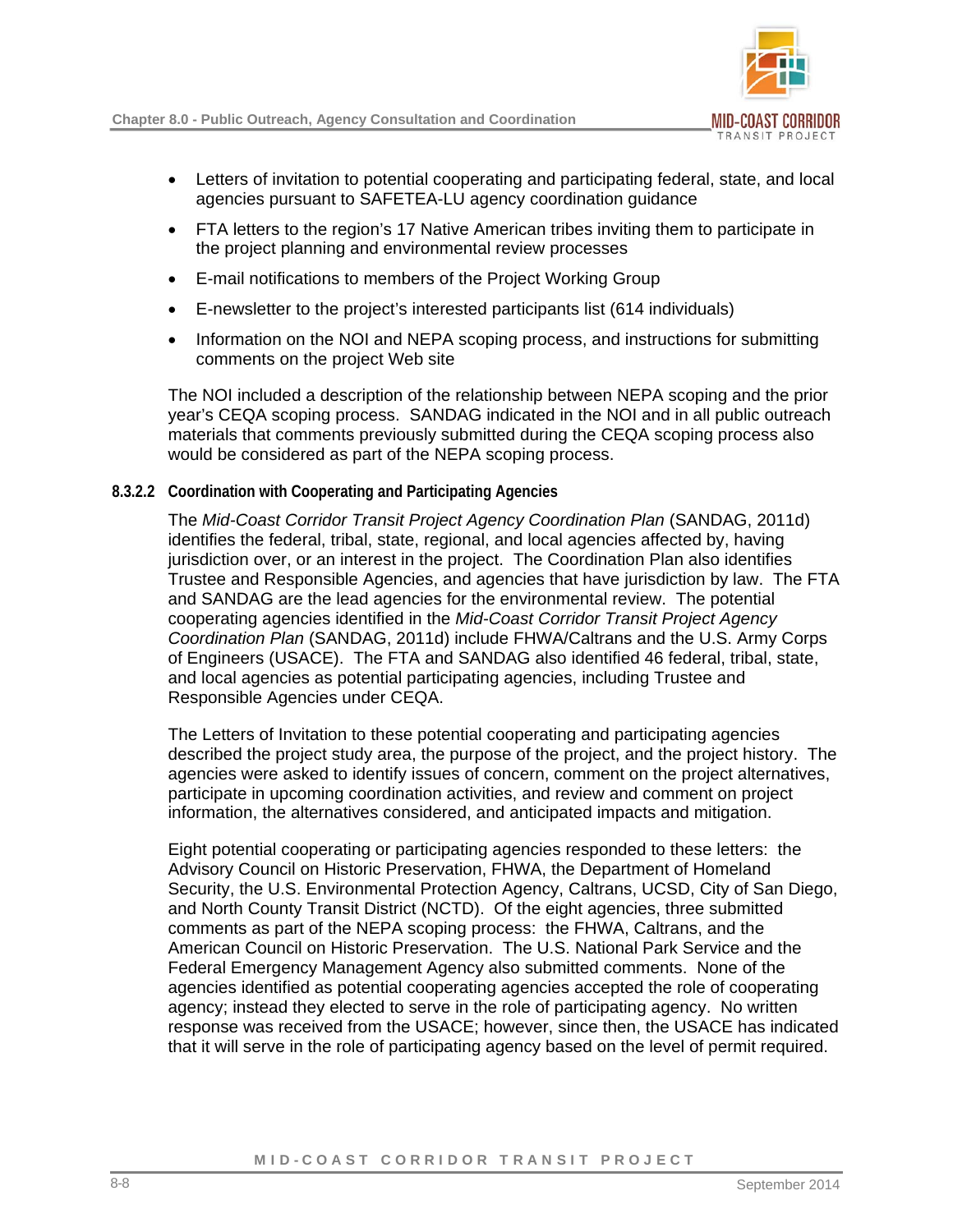

#### **8.3.2.3 Summary of National Environmental Policy Act Scoping Comments**

The 30-day NEPA scoping period began on July 19, 2011, and closed on August 15, 2011, with mailed comments being accepted after August 15, 2011, to account for any delays in U.S. mail. The public submitted a majority of the comments, in addition to four federal agencies and one state agency. In all, SANDAG and the FTA received 17 comment submissions containing 51 individual comments. The *Mid-Coast Corridor Transit Project National Environmental Policy Act Scoping Report* (SANDAG, 2011b) includes a summary of comments and copies of all agency and public comments received during scoping and copies of all agency letters.

The NEPA comments were similar to those received during CEQA scoping or involved issues previously identified for analysis in the Draft SEIS/SEIR. They include the following major issues:

- Alternatives
- Access to tracks by a private railroad and warehouse located along the alignment
- Stations
- Transit access at stations, including pedestrian and bicycle accessibility and transit connectivity
- Economic impacts
- Safety, particularly in regard to safe track crossings by pedestrians and bicyclists in University City, Clairemont, and Pacific Beach
- Funding
- Recreational facilities, particularly in regard to impacts to the Rose Creek Bicycle Path
- Land use
- Air quality
- Noise
- Water resources, particularly in regard to contour, alignment, and channelization changes to Rose Creek
- Parklands, particularly in regard to compatibility of the project with the Rose Creek Watershed Opportunities Assessment and restoring degraded habitat and removing concrete impediments in Rose Creek

Government agency comments included the following:

- American Council on Historic Preservation—Encouraged early and ongoing consultation with appropriate State Historic Preservation Officer (SHPO) and/or Tribal Historic Preservation Officer, Native American tribes, and other consulting parties
- FHWA—Stated several concerns for highway system impacts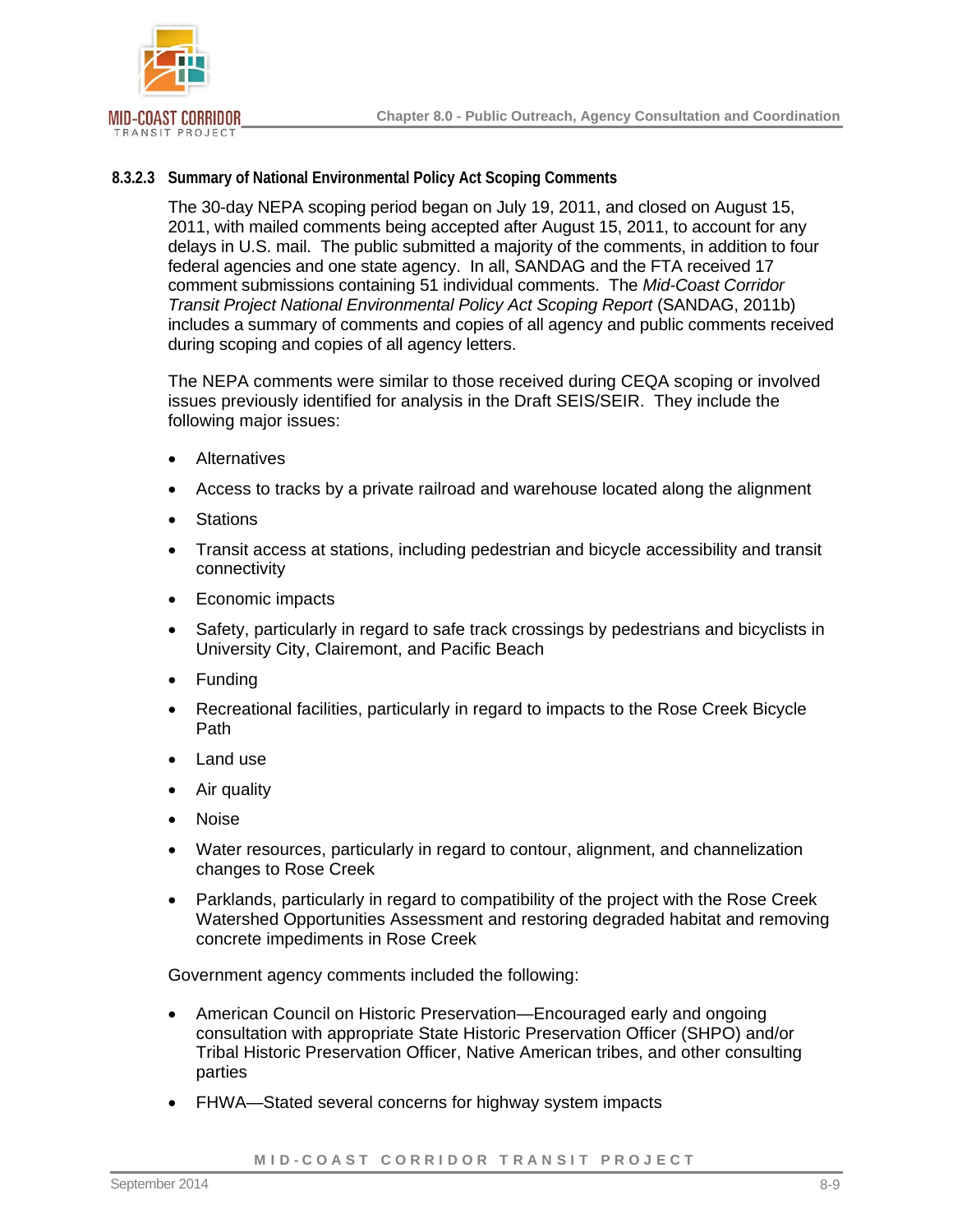

- Caltrans—Encouraged transit-oriented development around proposed stations; encouraged continued interagency coordination; noted that the High-Speed Passenger Train Bond (Proposition 1A) includes funding for the Trolley Blue Line projects; and wanted the environmental document to be adequate for use for the State Highway Encroachment Permit, which is required for any construction work within Caltrans' right-of-way
- National Park Service—Stated "no comments" by letter
- Federal Emergency Management Agency—Requested review of current Flood Insurance Rate Maps for the City of San Diego and San Diego County; noted minimum federal National Flood Insurance Program floodplain management building requirements; and warned that the city and county agencies may have adopted more restrictive requirements

# **8.4 Public and Agency Outreach during Preparation of the Draft SEIS/SEIR**

This section describes the public and stakeholder coordination activities and agency consultation that occurred between the CEQA and NEPA scoping periods and publication of the Draft SEIS/SEIR. Refer to Sections [8.5.2](#page-14-0) and [8.8](#page-18-0) for a summary of outreach efforts that have occurred since completion of the Draft SEIS/SEIR.

### **8.4.1 Public and Stakeholder Coordination Activities**

The following public outreach activities were conducted between NEPA scoping and release of the Draft SEIS/SEIR:

- Project presentations to community, business, and transportation organizations
- Meetings with affected property owners near the project alignment and the project stations, including UCSD, Scripps Memorial Hospital La Jolla (Scripps Hospital), the Veterans Administration (VA) Medical Center, La Jolla Village Square shopping center, and Westfield University Towne Centre (UTC) shopping center
- Project updates to the SANDAG Transportation Committee
- E-newsletters providing project updates
- Meetings of the Project Working Group
- Briefings for elected officials

The focus of the public outreach efforts was to ensure that the public was kept up-todate on the project status, share new project information, and notify the public about the Draft SEIS/SEIR public review period (from May 17 to July 17, 2013) and opportunities to provide comment.

#### **8.4.2 Agency Consultation Activities**

SANDAG coordinated and consulted regularly with local, regional, state, and federal government agencies prior to circulation of the Draft SEIS/SEIR. Frequent presentations, meetings, and informal communications occurred with the Metropolitan Transit System (MTS), NCTD, Caltrans, and the City of San Diego. Because the project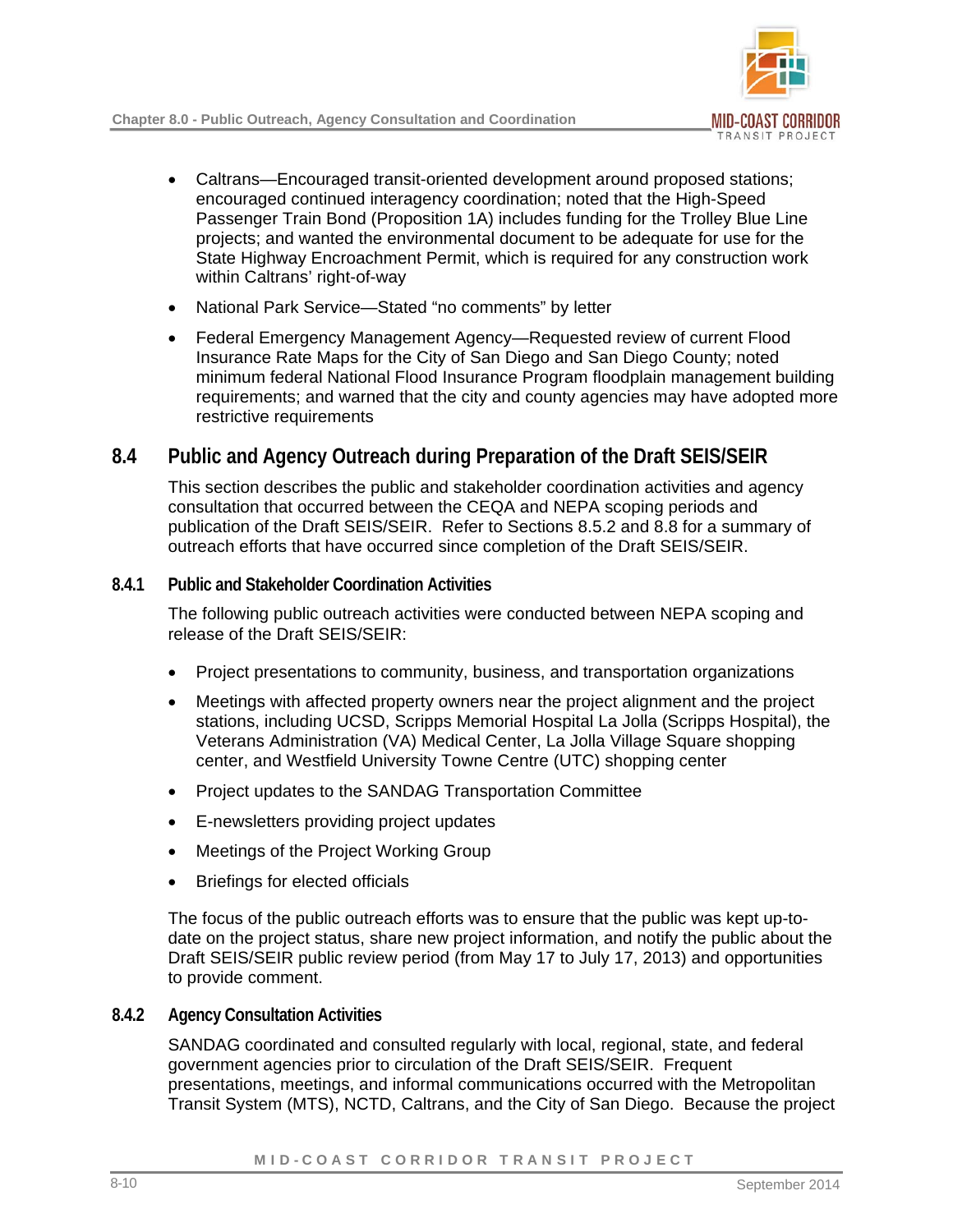

alignment traverses the UCSD West and East Campuses, coordination with UCSD included presentations and working meetings with technical staff and project update briefings with the UCSD Design Review Board. Through coordination with UCSD, the alignment and station locations on the UCSD West and East Campuses were refined for evaluation in the Draft SEIS/SEIR. Chapter 2.0, Section 2.1 describes the refinements to the Locally Preferred Alternative that were made prior to the circulation of the Draft SEIS/SEIR through coordination with UCSD. SANDAG also held meetings with UCSD to identify types and location of equipment sensitive to electromagnetic interference from Trolley operations near the proposed UCSD West Campus Station.

SANDAG held meetings with staff from several City of San Diego departments to discuss transportation impacts and mitigation, floodplain impacts, and impacts to parklands and recreational areas. Beginning in the fall of 2011, meetings were held on an ongoing basis with the Development Services Department and the Transportation and Storm Water Department to discuss traffic methodologies and traffic volumes; traffic impacts and mitigation at grade crossings and station area intersections; traffic impacts and mitigation during construction; and impacts to bicycle facilities (both long term and during construction). Meetings also were held with the city to discuss the project alignment on Genesee Avenue and design options to minimize impacts to the street and adjacent properties.

Additionally, SANDAG coordinated with the City of San Diego Park and Recreation Department and the Transportation and Storm Water Department to obtain concurrence determinations related to the *de minimis* impact and temporary occupancy exemption findings for the Section 4(f) evaluation. Specifically, on October 29, 2012, SANDAG met with the staff from the Transportation and Storm Water Department to discuss construction-related impacts to the Ocean Beach Bicycle Path. On November 7, 2012, SANDAG met with staff from the Park and Recreation Department to discuss the Section 4(f) evaluation for Marian Bear Memorial Park and Mission Valley Preserve. Documentation of preliminary concurrence is included in Appendix C. Subsequent to the initial meeting with the Park and Recreation Department, the location of impacts within Marian Bear Memorial Park changed. A new preliminary statement of concurrence was issued by the department on February 15, 2013, based on its review of the revised impacts. SANDAG also met with the City of San Diego Floodplain Manager from the Public Works Department on December 20, 2012, regarding the floodplain analysis and crossings of the San Diego River, Tecolote Creek, and Rose Creek.

Frequent meetings also were held with Caltrans to review the project alignment along the Interstate (I-) 5 corridor between State Route (SR) 52 and Voigt Drive, design of the freeway crossings south of Nobel Drive and at Voigt Drive, the alignment along Voigt Drive and the location of the proposed Voigt Drive direct-access ramps, the scope of the environmental and engineering studies, and the permits required for the project.

On January 22, 2013, a coordination meeting was held with the CPUC and the MTS to discuss project design, operations at the eight existing grade crossings (including the operating plan, gate optimization measures, and traffic mitigation measures), typical right-of-way sections, and pedestrian crossings at the two proposed aerial stations on Genesee Avenue. Coordination with the CPUC will continue throughout the design of the project.

MID-COAST CORRIDOR TRANSIT PROJECT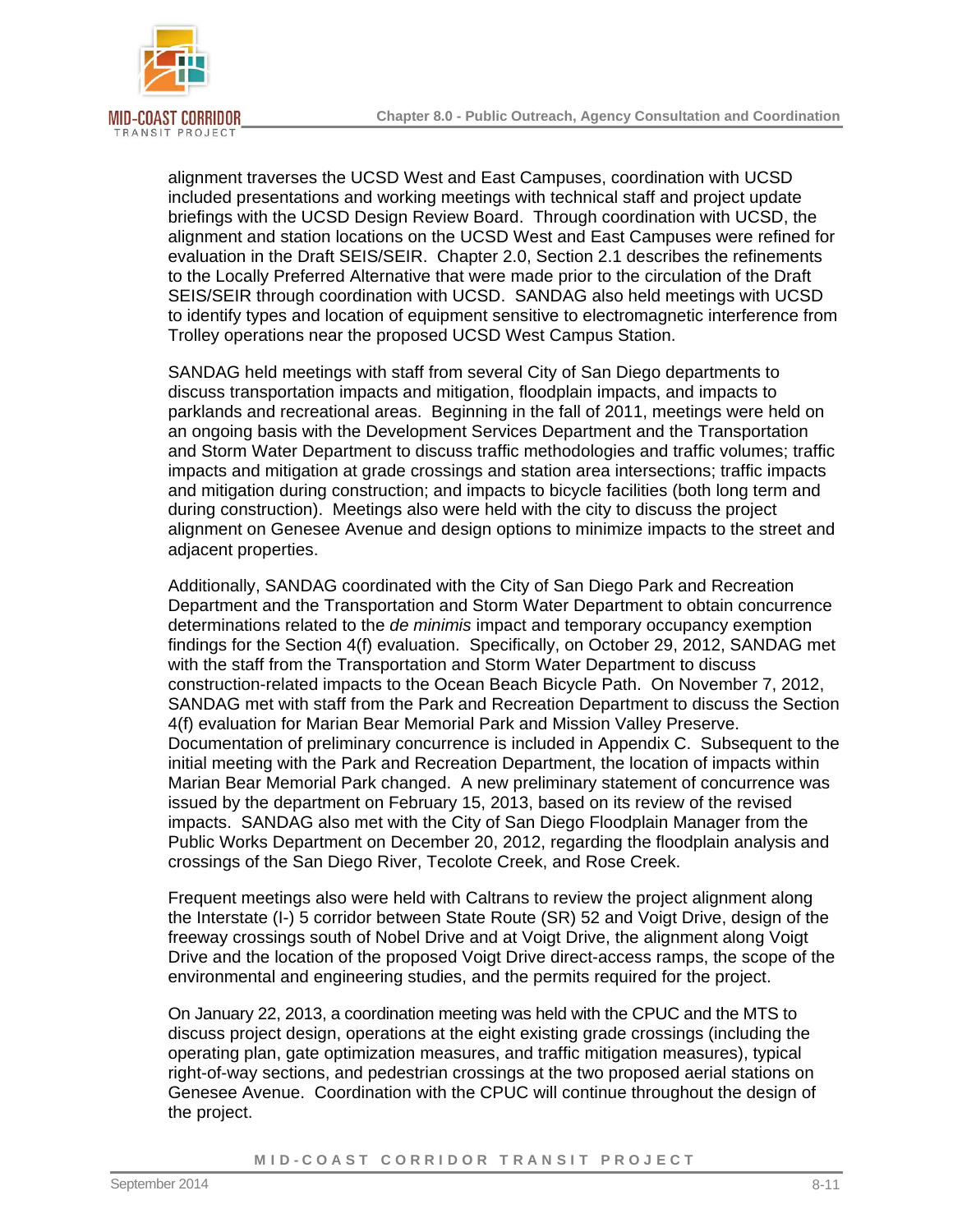

Since initiating the outreach program, SANDAG has coordinated and consulted with state and federal resource agencies, including Trustee and Responsible Agencies under CEQA. In May 2010, project briefing meetings were held individually with the USACE, the CDFG, and the San Diego River Conservancy. Summaries of the meetings are contained in the *Mid-Coast Corridor Transit Project California Environmental Quality Act Scoping Summary Report* (SANDAG, 2010f). A follow-up meeting was held with the USACE on July 23, 2012, and a pre-application meeting was held with the USACE, the CDFG, and the SDRWQCB on August 14, 2012. A telephone conference call was held with the USACE and the FTA on September 7, 2012, to discuss permitting requirements, the role of the USACE in the environmental review of the project, and the potential for minimizing impacts to water resources. A second pre-application meeting was held with the USACE on October 31, 2012, to discuss design options for the channel structure at Rose Creek and SR 52 (i.e., box culvert, open channel, bridge, and natural bottom channel), to minimize impacts to Waters of the U.S. in the Rose Creek watershed. Through coordination with the USACE, an open channel design at SR 52/Rose Creek was selected to replace the box culvert as the preferred design option for the Build Alternative; this project design change was incorporated into the Build Alternative analyzed in the Draft SEIS/SEIR. A letter of confirmation of impacts to Waters of the U.S. was transmitted to the USACE on February 13, 2013. A letter to the USFWS initiating Endangered Species Act Section 7 informal consultation was transmitted to that agency on February 27, 2013. Copies of this correspondence are included in Appendix C of this Final SEIS/SEIR. On February 27, 2013, a coordination meeting was held with the SDRWQCB to review the open channel design at SR 52/Rose Creek. The SDRWQCB did not express concern regarding the open channel design. The USACE also attended the meeting. Coordination with state and federal resource agencies will continue throughout the environmental review and project development process.

Section 106 consultation was initiated to identify historic and cultural resources and concerns related to the project's possible effects on historic properties. In response to CEQA scoping, in May 2010 the NAHC sent a letter recommending that the California Historic Resources Information System and 20 local Native American groups be contacted. In November 2011, FTA sent formal Section 106 consultation letters to 23 Native American groups, including those identified by the NAHC. SANDAG also sent letters to local interested public historical or cultural organizations. Additional information on the Section 106 consultation process is presented in the *Mid-Coast Corridor Transit Project Historic Property Survey and Eligibility Determination Report*  (SANDAG, 2013c)*,* the *Mid-Coast Corridor Transit Project Historic Property Effects Report* (SANDAG, 2014k)*,* and the *Mid-Coast Corridor Transit Project Archaeological*  Resources Survey Report (SANDAG, [2](#page-11-0)013e)<sup>2</sup>.

As part of Section 106 consultation, coordination with the SHPO has been ongoing. In October 2011, FTA consulted with the SHPO for concurrence on the limits of the Area of Potential Effects (APE) for both archaeological and architectural resource investigations. On October 28, 2011, the SHPO concurred that the project APE is sufficient pursuant to

<span id="page-11-0"></span> $\frac{1}{2}$  This document contains sensitive information regarding the location of archaeological sites and is not available to the public or other unauthorized persons.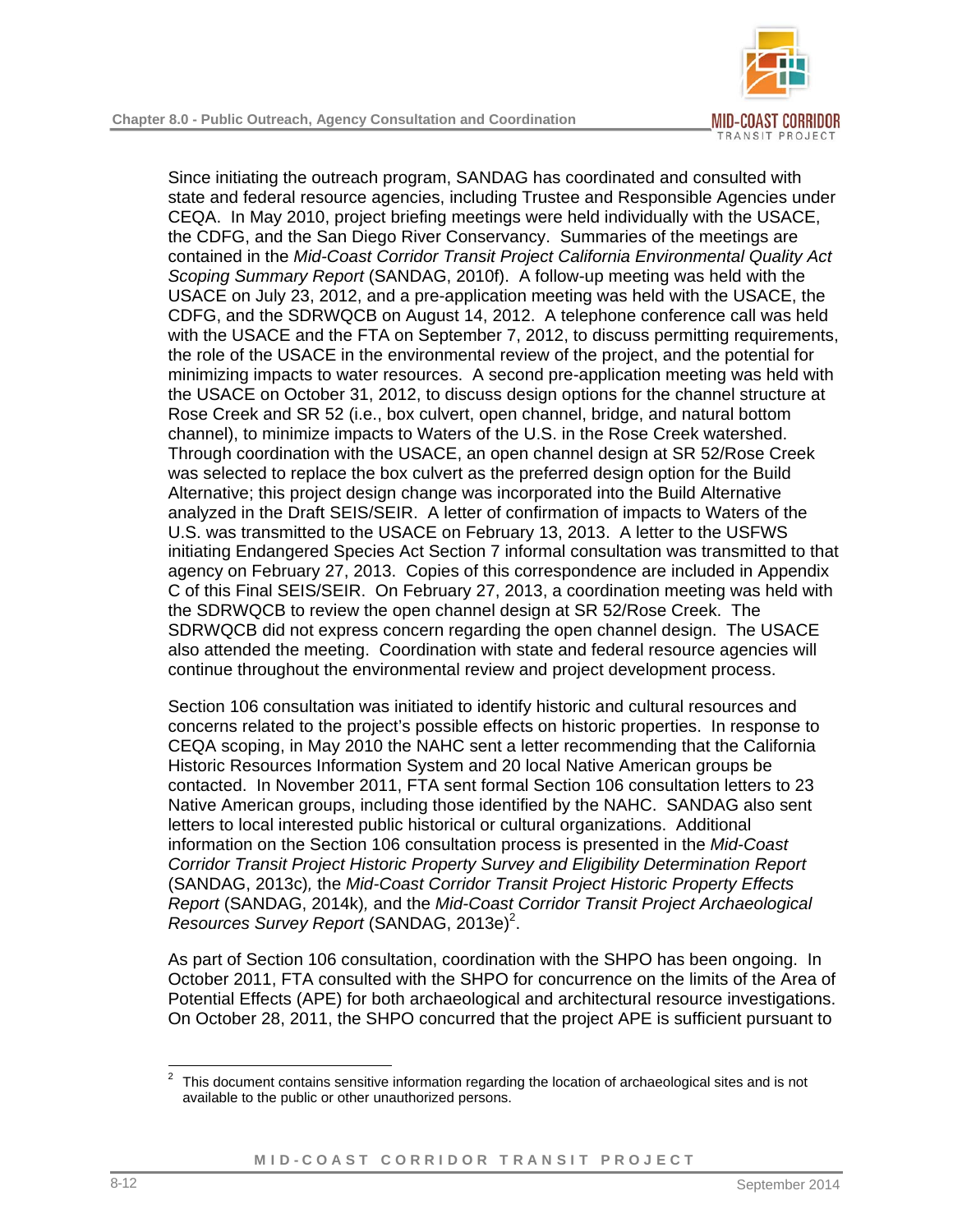

Code of Federal Regulations 800.4(1)(a). In July 2012, FTA sent two reports to the SHPO (the *Mid-Coast Corridor Transit Project Historic Property Survey and Eligibility Determination Report* [SANDAG, 2013c] and the *Mid-Coast Corridor Transit Project Archaeological Resources Survey Report* [SANDAG, 2013e]) and a letter requesting concurrence on the eligibility of historic properties within the APE. After receiving written and verbal comments from the SHPO, in January 2013 the two reports were updated along with the preparation of the *Mid-Coast Corridor Transit Project Archaeological*  Resources Supplemental Research Report (SANDAG, 201[3](#page-12-0)d)<sup>3</sup>. In February 2013, additional coordination was conducted with the SHPO to address the eligibility of historic architectural properties and archaeological resources within the APE.

SANDAG also held meetings with the VA Medical Center staff to review the alignment and optional station location at the VA Medical Center. SANDAG will continue to coordinate with agencies throughout the environmental review and permitting process and project construction.

# **8.5 Draft SEIS/SEIR Comment Period**

On May 17, 2013, FTA issued a Notice of Availability in the *Federal Register*, inviting comments on the Draft SEIS/SEIR. In addition, the Notice of Completion was posted at the San Diego County Office of the County Clerk on May 8, 2013, and by the State Clearinghouse on May 14, 2013. Copies of the Notice of Availability and Notice of Completion are included in Appendix B of this Final SEIS/SEIR. The Draft SEIS/SEIR was made available for a 60-day public review and comment period from May 17 through July 17, 2013.

The document was distributed to all interested and concerned parties, including public agencies, elected officials, groups and organizations, businesses, and individuals. Specifically, copies of the Draft SEIS/SEIR were mailed to 20 federal agencies, 17 Native American tribes, 31 state agencies, 6 regional agencies, and 9 local agencies. In all, more than 450 copies of the Draft SEIS/SEIR were distributed. The Draft SEIS/SEIR and technical reports also were made available for review at area libraries ([Table 8-3\)](#page-4-1) and SANDAG offices, as well as posted on the project Web site (www.sandag.org/midcoast).

Comments on the Draft SEIS/SEIR were submitted via mail, e-mail, voice mail, fax, and at each meeting via comment cards or by speaking to a court reporter. Oral comments were also accepted at the public hearing held on the Draft SEIS/SEIR. SANDAG continued accepting comments after the comment period closed to account for any comments that were sent via U.S. mail. Responses to comments received by FTA and SANDAG are addressed in this Final SEIS/SEIR.

<span id="page-12-0"></span> 3 This document contains sensitive information regarding the location of archaeological sites and is not available to the public or other unauthorized persons.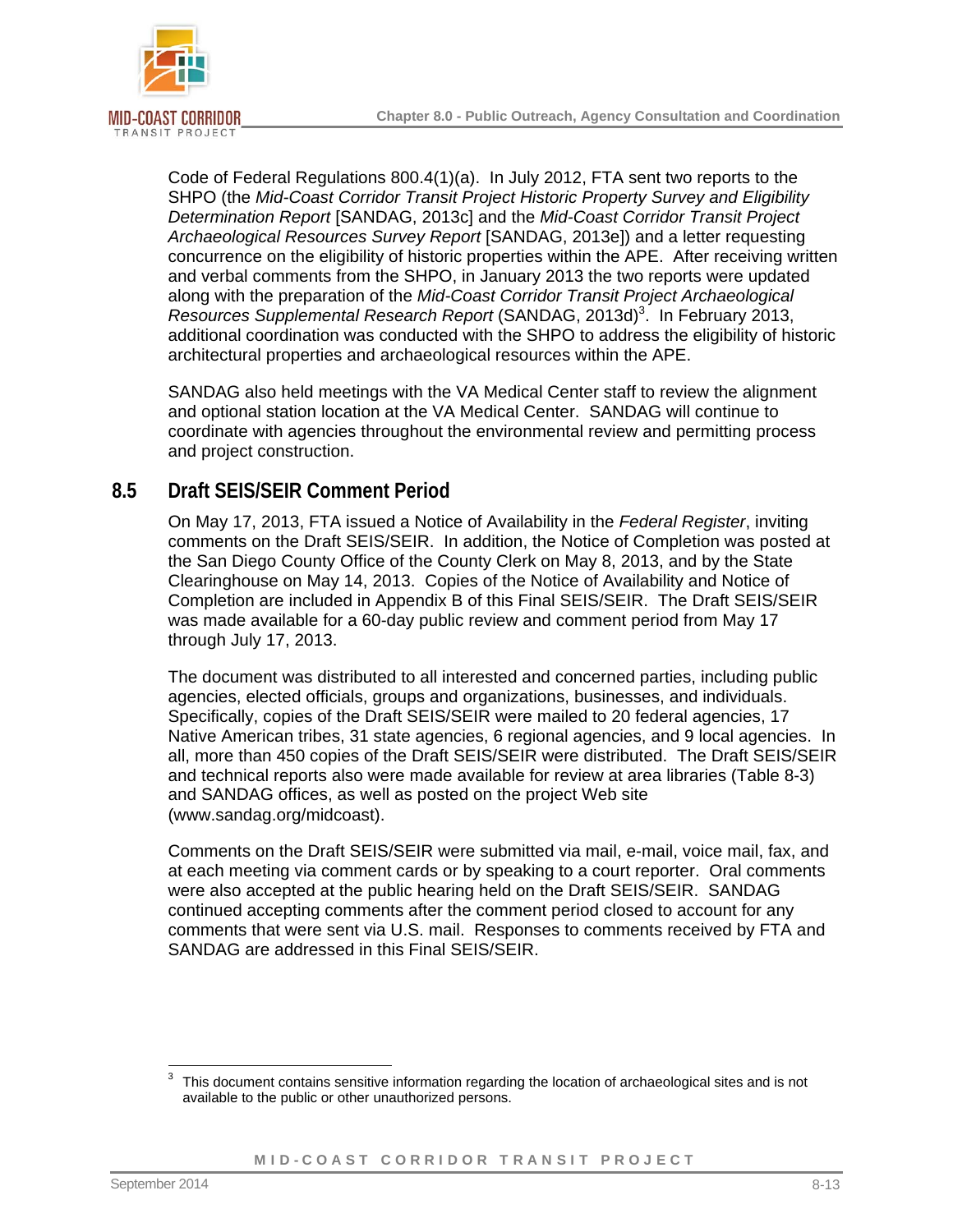

### **8.5.1 Public Meetings and Hearing**

Four public meetings and one public hearing were held during the Draft SEIS/SEIR public review and comment period. [Table 8-5](#page-13-0) lists the newspapers used to publish the formal public notices, which provided information on the public meetings and public hearing and how to submit written comments. Additionally, an advertisement promoting the public meetings and public hearing was published in the publications identified in [Table 8-6](#page-13-1). SANDAG also sent direct mail postcards announcing the public meetings and public hearing to 37,173 residents and businesses located within one-quarter mile of the project alignment.

#### <span id="page-13-0"></span>**Table 8-5. Publications Used for Public Notices of the Draft SEIS/SEIR Comment Period**

| <b>Publication</b>          | <b>Circulation</b> |
|-----------------------------|--------------------|
| Asian Journal               | 35,000             |
| El Latino (Spanish)         | 80,500             |
| San Diego Daily Transcript  | Unknown            |
| San Diego Voice & Viewpoint | 25,000             |
| U-T San Diego*              | 317,855            |

Source: SANDAG, 2013

Note: \* In 2012, the *San Diego Union-Tribune* was renamed *U-T San Diego* 

### <span id="page-13-1"></span>**Table 8-6. Publications Used for Advertisement of Public Meetings and Public Hearing for the Draft SEIS/SEIR Comment Period**

| <b>Publication</b>               | <b>Circulation</b> | <b>Publication</b>          | <b>Circulatio</b> |
|----------------------------------|--------------------|-----------------------------|-------------------|
| Asian Journal                    | 35,000             | <b>Presidio Sentinel</b>    | 35,000            |
| Beach & Bay Press                | 18,500             | San Diego Downtown News     | 18,500            |
| <b>Clairemont Community News</b> | 23,000             | U-T San Diego <sup>1</sup>  | 317,855           |
| El Latino (Spanish)              | 80,500             | San Diego Uptown News       | 22,000            |
| <b>Indian Voices</b>             | <b>Unknown</b>     | San Diego Voice & Viewpoint | 25,000            |
| La Jolla Today                   | 18,500             | <b>Star News</b>            | 33,500            |
| La Jolla Light                   | 18,080             | UCSD Guardian <sup>2</sup>  | 11,000            |
| La Prensa (Spanish)              | Online             | Voice of San Diego          | Online            |
| Peninsula Beacon                 | 18,500             |                             |                   |

| <b>Publication</b> | <b>Circulation</b> | <b>Publication</b>          | <b>Circulation</b> |
|--------------------|--------------------|-----------------------------|--------------------|
| rnal               | 35,000             | <b>Presidio Sentinel</b>    | 35,000             |
| Bay Press          | 18,500             | San Diego Downtown News     | 18,500             |
| t Community News   | 23,000             | U-T San Diego <sup>1</sup>  | 317,855            |
| Spanish)           | 80,500             | San Diego Uptown News       | 22,000             |
| ces                | <b>Unknown</b>     | San Diego Voice & Viewpoint | 25,000             |
| oday               | 18,500             | <b>Star News</b>            | 33,500             |
| ght                | 18,080             | UCSD Guardian <sup>2</sup>  | 11,000             |
| (Spanish)          | Online             | Voice of San Diego          | Online             |
|                    |                    |                             |                    |

Source: SANDAG, 2013

Notes: 1 In 2012, the *San Diego Union-Tribune* was renamed *U-T San Diego.* 2 Advertisement was run twice in publication.

The public meetings and one public hearing were held in buildings that are compliant with the Americans with Disabilities Act and served by public transit ([Table 8-7](#page-14-1)). At the public meetings, SANDAG used an open-house format with display board stations featuring various topics. SANDAG staff and members of the technical team knowledgeable in each topical area were present at these stations. The stations addressed the following topics: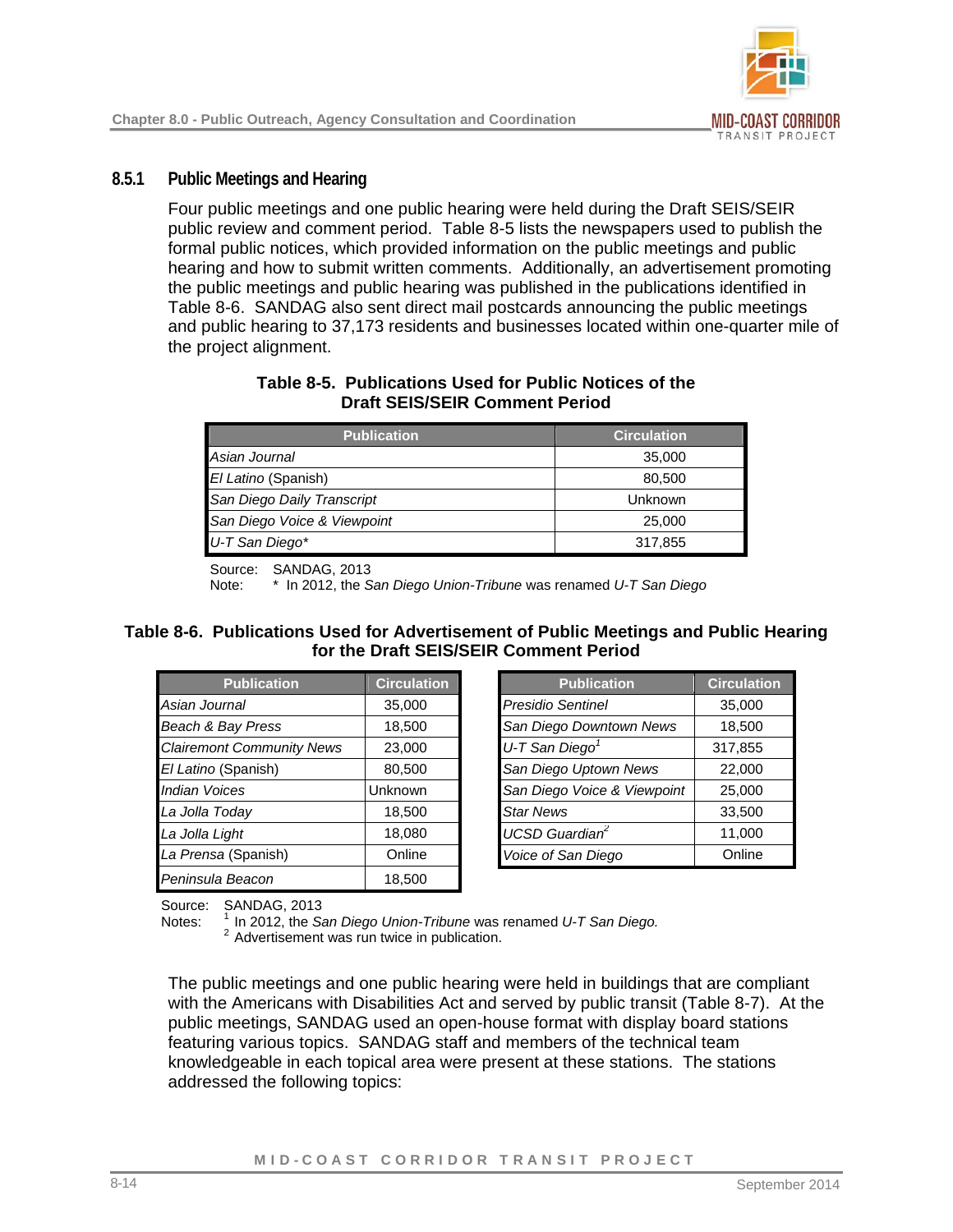

| <b>Meeting Time/Date</b>               | <b>Community Location</b>           |
|----------------------------------------|-------------------------------------|
| Tuesday, June 4, 2013<br>4-7 p.m.      | Clairemont                          |
| Monday, June 10, 2013<br>$3-6$ p.m.    | University of California, San Diego |
| Wednesday, June 12, 2013<br>4-7 p.m.   | University Community                |
| Tuesday, June 18, 2013<br>$4 - 7$ p.m. | Old Town                            |
| Friday, June 21, 2013<br>4-7 p.m.      | Downtown San Diego (SANDAG)*        |

#### <span id="page-14-1"></span>**Table 8-7. Public Meetings and Hearing**

Source: SANDAG, 2013

Note: \* Served as the public hearing

- Purpose and Need
- Alternatives Evaluated in the Draft SEIS/SEIR
- **Construction**
- Property Acquisitions and Relocations
- Public Involvement

• Transportation

**Environmental** 

SANDAG made bilingual English/Spanish materials available at all public meetings, along with a Spanish interpreter who helped Spanish-speaking participants understand project information and submit comments. Approximately 350 individuals attended the four public meetings combined.

SANDAG also hosted one public hearing, which was held in conjunction with the SANDAG Transportation Committee meeting. The purpose of the public hearing was to give interested parties an opportunity to formally submit comments on the Draft SEIS/SEIR.

### **8.5.2 Public and Agency Outreach during the Comment Period**

<span id="page-14-0"></span>During the Draft SEIS/SEIR review and comment period, SANDAG gave presentations and/or met with members of the public and representatives from agencies, groups/organizations, property owners, and businesses. Some of the property owners and community groups SANDAG met with during the review and comment period included Scripps Hospital, La Jolla Country Day School, Westfield UTC shopping center, Garden Communities, the Colony La Paz Condominium Association, La Jolla Colony Home Owners Association, and the Lawrence Family Jewish Community Center.

SANDAG also meet with several agencies during the review and comment period. A meeting was held with the CPUC to discuss the project and traffic impacts and mitigation near the grade crossings. A meeting was held with the NCTD to discuss the project and permit requirements. A meeting also was held with UCSD to discuss the project alignment and stations on the UCSD campus, UCSD comments on the Draft SEIS/SEIR, and analysis results. Additional meetings were held with UCSD and Caltrans to discuss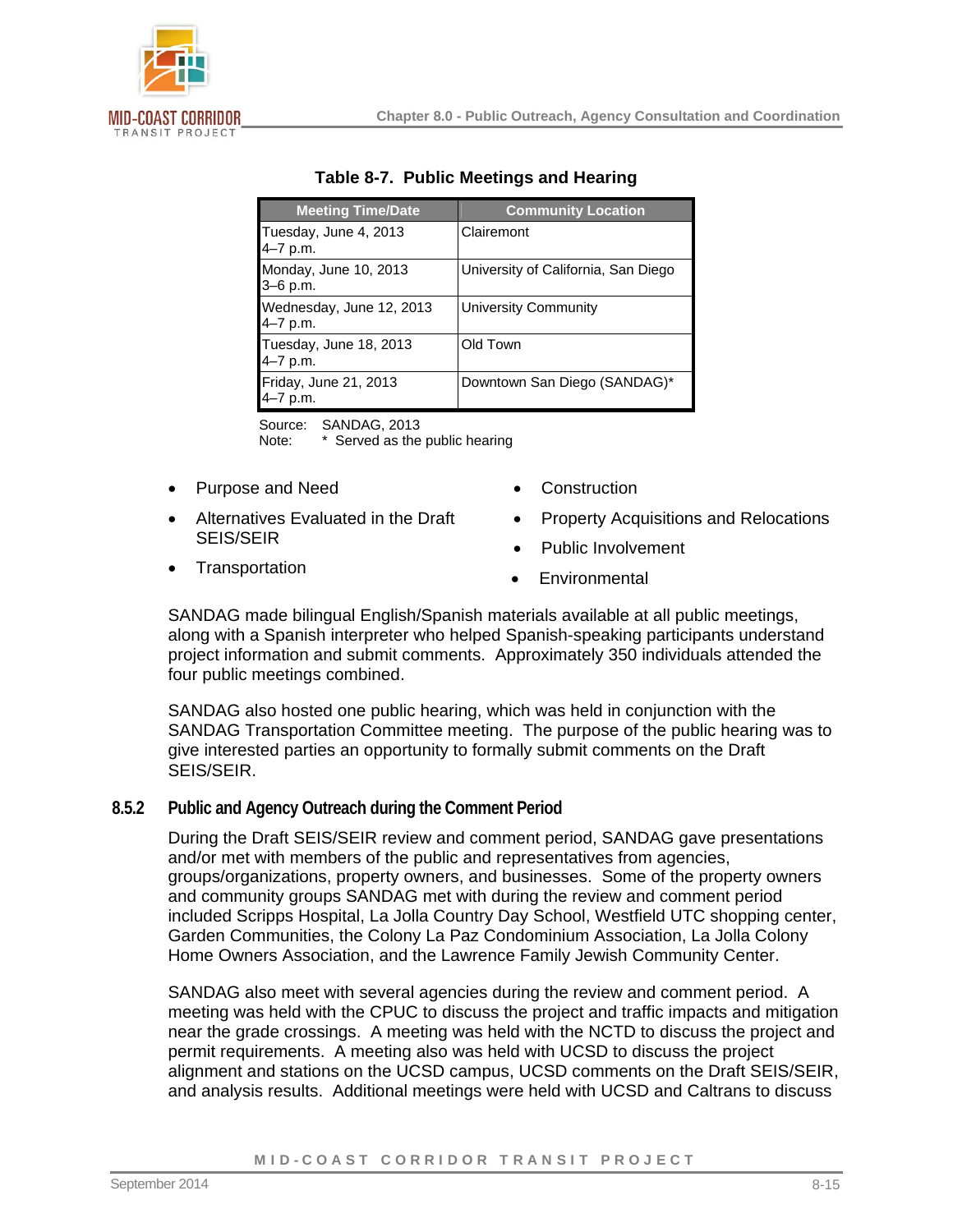

the coordination of the Mid-Coast Corridor Transit Project with other construction projects in the vicinity of UCSD.

# **8.6 Comments on the Draft SEIS/SEIR**

<span id="page-15-0"></span>Comments on the Draft SEIS/SEIR were submitted via mail, e-mail, voice mail, fax, and at each meeting via comment cards or by speaking to a court reporter. Oral comments also were provided by 20 people during the public hearing held before the SANDAG Transportation Committee on June 21, 2013.

In total, 309 comment submissions (e.g., comment cards, e-mails, and letters) were received containing 1,416 individual comments. [Table 8-8](#page-15-1) lists the number of submissions and comments received by affiliation.

| <b>Affiliation</b>      | <b>Submissions</b> | <b>Comments</b> |
|-------------------------|--------------------|-----------------|
| Federal agency          | 6                  | 17              |
| State agency            | 10                 | 113             |
| Local agency            | 3                  | 41              |
| <b>Tribal agency</b>    |                    | 4               |
| <b>Elected official</b> | 2                  | 23              |
| Groups/organizations    | 30                 | 402             |
| <b>Businesses</b>       | 21                 | 173             |
| Individuals             | 236                | 643             |
| <b>TOTAL</b>            | 309                | 1,416           |

### <span id="page-15-1"></span>**Table 8-8. Number of Submissions and Comments by Affiliation**

Source: SANDAG, 2013

Note: The term "submission" refers to a comment card, e-mail, or letter containing comments. The term "comments" refers to individual comments within a submission.

The comments received on the Draft SEIS/SEIR addressed a variety of topics. Some included general statements of support or opposition to the project, or the options evaluated in the Draft SEIS/SEIR. Other comments offered suggestions on how to improve the project through refinements, as well as requests for changes, clarification, and new or additional analysis and mitigation to the Draft SEIS/SEIR. Additionally, other comments expressed concern over environmental impacts and funding/costeffectiveness issues in regard to the project.

The dominant themes of comments received related to the following:

- Project alternatives or features (e.g., alignment, stations, traction power substations, construction staging areas)
- Impacts related to biological resources, noise, and visual changes
- Impacts related to construction
- Station area circulation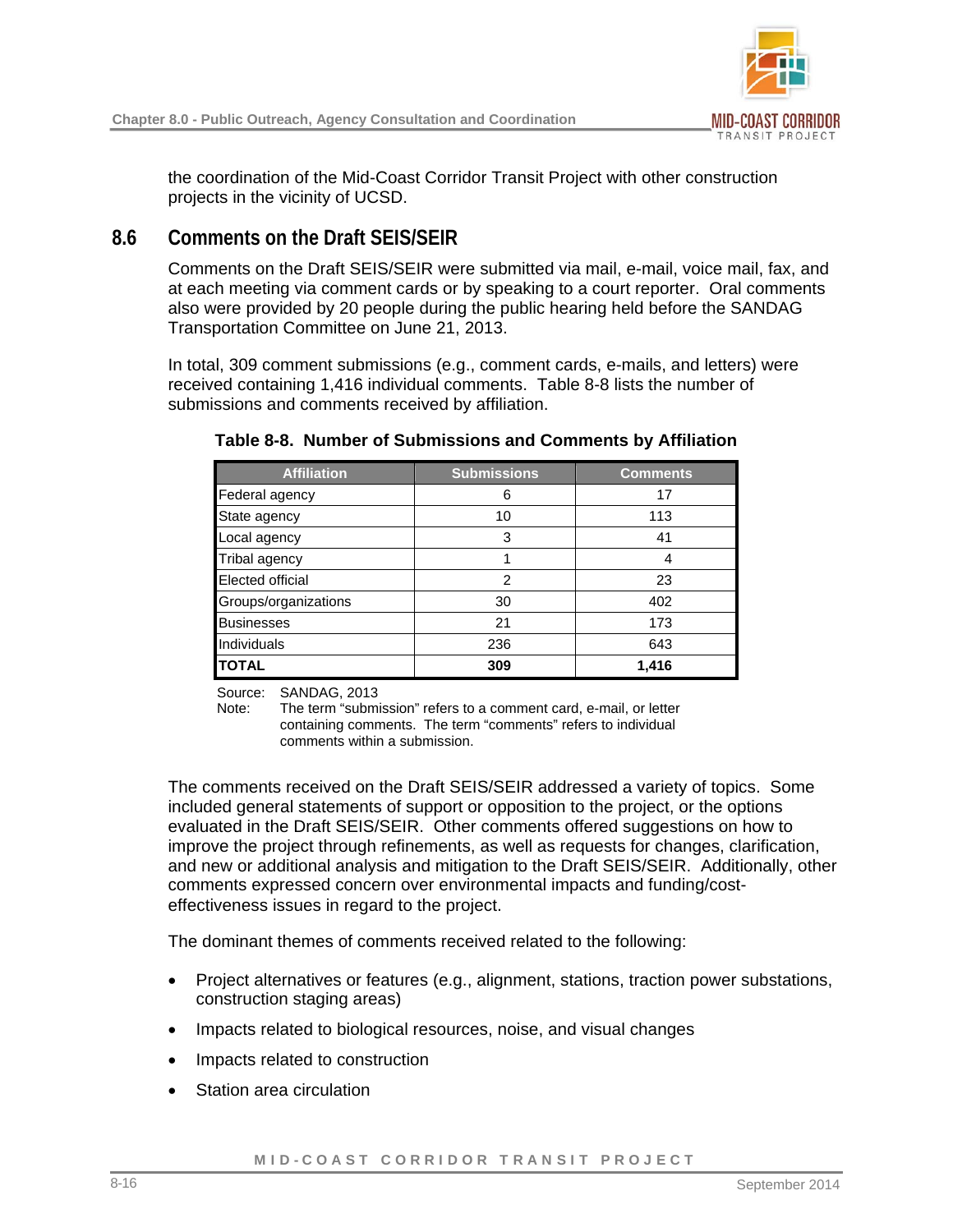



- Pedestrian and bicycle access to stations
- Parking

All of the comments received on the Draft SEIS/SEIR are addressed in Volume 3 Section V3-1 of this Final SEIS/SEIR.

# **8.7 Comments on the Supplement**

<span id="page-16-0"></span>On July 18, 2014, FTA issued a Notice of Availability in the *Federal Register*, inviting comments on the Supplement. In addition, the Notice of Completion was posted at the San Diego County Office of the County Clerk on July 9, 2014, and by the State Clearinghouse on July 11, 2014. Copies of the Notice of Availability and Notice of Completion are included in Appendix B of this Final SEIS/SEIR. The Supplement was made available for a 45-day public review and comment period from July 18 through September 2, 2014. [Table 8-9](#page-16-1) lists the newspapers used to publish the formal public notices, which provided information on how to submit written comments.

### <span id="page-16-1"></span>**Table 8-9. Publications Supplement SEIS/SEIR Comment Period**

| <b>Publication</b>          | <b>Circulation</b> |
|-----------------------------|--------------------|
| Asian Journal               | 35,000             |
| El Latino (Spanish)         | 80,500             |
| San Diego Daily Transcript  | Unknown            |
| San Diego Voice & Viewpoint | 25,000             |
| U-T San Diego*              | 317,855            |

Source: SANDAG, 2014

Note: \* In 2012, the *San Diego Union-Tribune* was renamed *U-T San Diego.*

Additionally, an advertisement regarding the review and comment period for the Supplement was published in the publications identified in [Table 8-10.](#page-16-2)

<span id="page-16-2"></span>

|  |  |  |  |  | Table 8-10. Publications Used for Advertisement of Supplement Comment Period |
|--|--|--|--|--|------------------------------------------------------------------------------|
|--|--|--|--|--|------------------------------------------------------------------------------|

| <b>Publication</b>               | <b>Circulation</b> | <b>Publication</b>          |
|----------------------------------|--------------------|-----------------------------|
| Asian Journal                    | 35,000             | Peninsula Beacon            |
| Beach & Bay Press                | 18,500             | <b>Presidio Sentinel</b>    |
| <b>Clairemont Community News</b> | 23,000             | San Diego Downtown News     |
| <b>Clairemont Times</b>          | 15,000             | San Diego Uptown News       |
| El Latino (Spanish)              | 80,500             | San Diego Voice & Viewpoint |
| <b>Indian Voices</b>             | Unknown            | <b>Star News</b>            |
| La Jolla Light                   | 18,080             | U-T San Diego*              |
| La Prensa (Spanish)              | Online             | Voice of San Diego          |
|                                  |                    |                             |

| <b>Publication</b> | <b>Circulation</b> | <b>Publication</b>          | <b>Circulation</b> |
|--------------------|--------------------|-----------------------------|--------------------|
| rnal               | 35,000             | Peninsula Beacon            | 18,500             |
| Bay Press          | 18,500             | <b>Presidio Sentinel</b>    | 35,000             |
| t Community News   | 23,000             | San Diego Downtown News     | 18,500             |
| ıt Times           | 15,000             | San Diego Uptown News       | 22,000             |
| Spanish)           | 80,500             | San Diego Voice & Viewpoint | 25,000             |
| ces                | Unknown            | <b>Star News</b>            | 33,500             |
| ght                | 18,080             | U-T San Diego*              | 317,855            |
| (Spanish)          | Online             | Voice of San Diego          | Online             |

Source: SANDAG, 2014

Note: \* In 2012, the *San Diego Union-Tribune* was renamed *U-T San Diego.*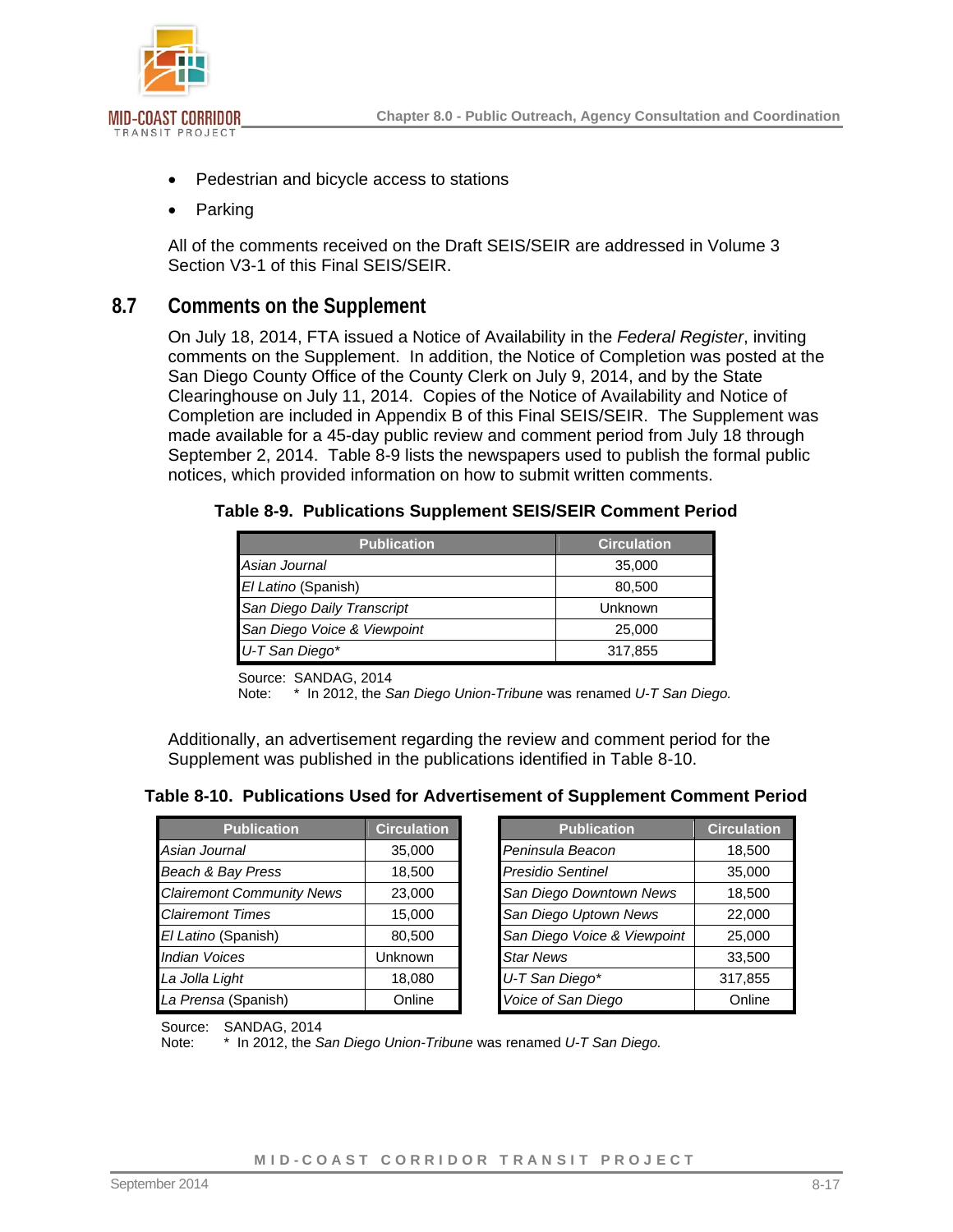

The document was distributed to all interested and concerned parties, including public agencies, elected officials, groups and organizations, businesses, and individuals. The document was also distributed to individuals who submitted comments on the Draft SEIS/SEIR. Specifically, electronic and/or hard copies of the Supplement were mailed to 20 federal agencies, 18 Native American tribes, 31 state agencies, 6 regional agencies, and 9 local agencies. The Notice of Availability was sent via e-mail to those who commented on the Draft SEIS/SEIR and provided an e-mail address rather than a postal address. In all, more than 600 copies of the Supplement were distributed. The Supplement also was made available for review at area libraries ([Table 8-3](#page-4-1)) and SANDAG offices, as well as posted on the project Web site (www.sandag.org/midcoast).

The Notice of Availability specified that comments submitted during the Supplement comment period must be limited to the analysis of impacts to the San Diego fairy shrimp only. Comments on the Supplement were submitted via mail, e-mail, voice mail, and fax. SANDAG continued accepting comments after the comment period closed to account for any comments that were sent via U.S. mail. Responses to comments received by FTA and SANDAG are addressed in this Final SEIS/SEIR.

In total, nine comment submissions (e.g., comment cards, e-mails, and letters) were received containing ten individual comments. [Table 8-11](#page-17-0) lists the number of submissions and comments received by affiliation. All of the comments received on the Supplement are addressed in Volume 3 Section V3-2 of this Final SEIS/SEIR.

| <b>Affiliation</b>   | <b>Submissions</b> | <b>Comments</b> |
|----------------------|--------------------|-----------------|
| Federal agency       |                    |                 |
| State agency         |                    |                 |
| Groups/organizations |                    |                 |
| Individuals          |                    |                 |
| <b>TOTAL</b>         |                    |                 |

<span id="page-17-0"></span>**Table 8-11. Number of Submissions and Comments by Affiliation** 

Source: SANDAG, 2014

Note: The term "submission" refers to a comment card, e-mail, or letter containing comments. The term "comments" refers to individual comments within a submission.

The dominant themes of comments received during the comment period for the Supplement related to the following:

- Support for the project despite impacts to the San Diego fairy shrimp
- Emergency access during construction in south University City
- Mitigation for the San Diego fairy shrimp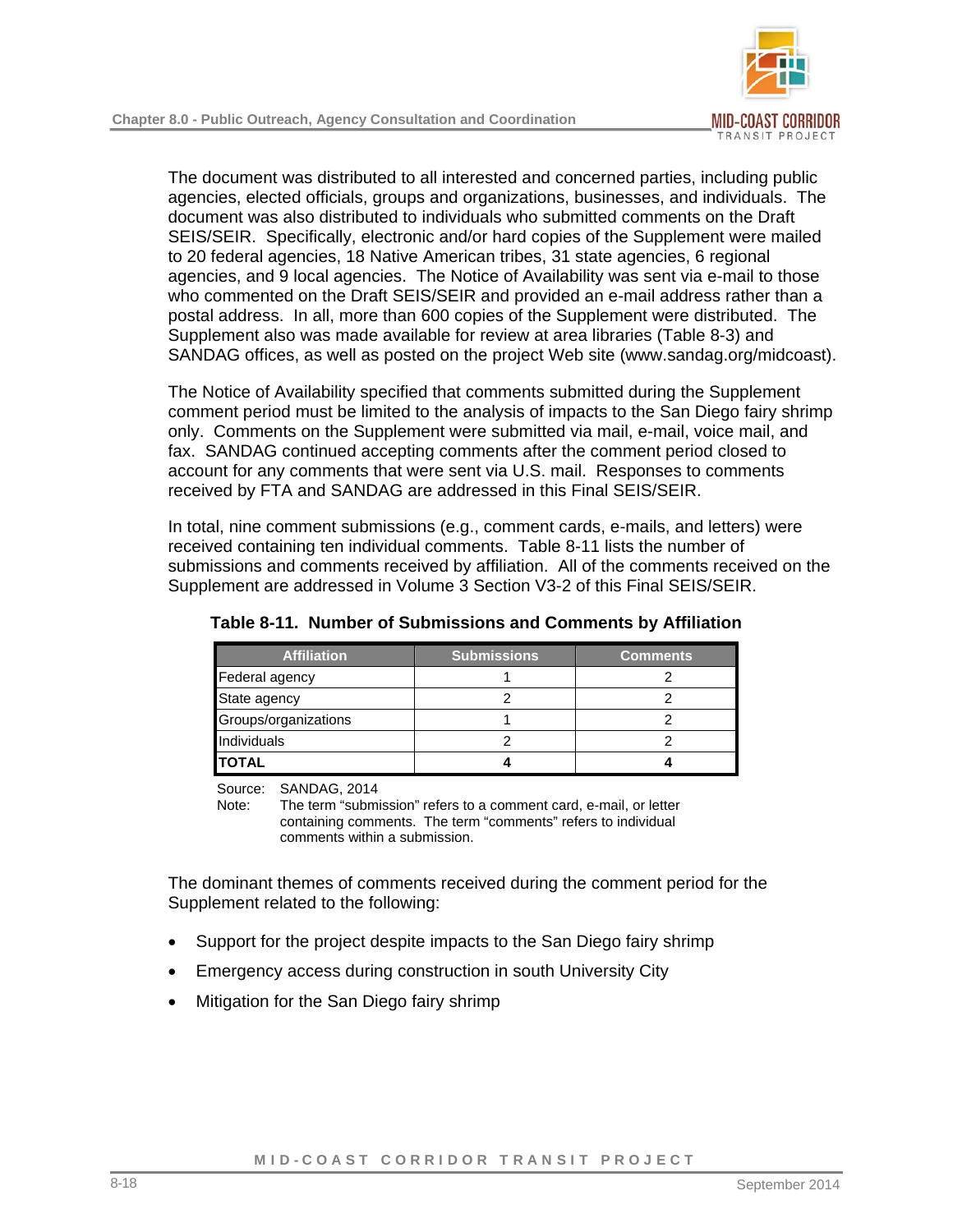

# <span id="page-18-0"></span>**8.8 Public and Agency Outreach since Close of the Draft SEIS/SEIR Public Review Period**

SANDAG continued to hold briefings with community groups and coordinate with stakeholders and agencies after the close of the Draft SEIS/SEIR review and comment period. The focus of the briefings and coordination efforts primarily related to discussion of comments received on the project and Draft SEIS/SEIR and refinements made to the project in response to comments.

### **8.8.1 Continued Public and Stakeholder Coordination Activities**

Comments received from UCSD and Scripps Hospital indicated concerns regarding electromagnetic field (EMF) impacts to sensitive equipment. As a result, coordination meetings were held with representatives from these stakeholders and mitigation measures were identified based on additional EMF analysis, as detailed in Chapter 4.0, Section 4.14.4 of this Final SEIS/SEIR. Meetings with UCSD and Scripps Hospital also focused on the project alignment and the Voigt Drive realignment, while additional meetings where held with UCSD regarding station design and results of the updated noise and vibration analysis.

Transit parking at the Nobel Drive Station and UTC Transit Center was refined based on coordination with the property owners, as described in Chapter 2.0, Section 2.3.3 of this Final SEIS/SEIR. Specifically, coordination meetings were held with representatives of the La Jolla Village Square shopping center regarding the design of the Nobel Drive Station park-and-ride facility. Meetings with representatives from the Westfield UTC shopping center focused on the shopping center's future development plans, the planned bus transit center, and transit parking for the Mid-Coast Corridor Transit Project.

Coordination also occurred with affected property owners along the alignment to discuss the project alignment and construction-related impacts. These included Armstrong Garden Centers, Narvarra Morena Properties near the Tecolote Road Station, Bayview Plaza near the Clairemont Drive Station, Good Samaritan Episcopal Church, the La Jolla Community Church, The Shops at La Jolla, Monte Verde/La Jolla Canyon Development, La Jolla Country Day School, and the VA Medical Center.

SANDAG also met with representatives of the Sheraton La Jolla Hotel regarding the noise and vibration analysis and mitigation. Additional analysis was performed to determine noise levels for the upper floors of the hotel and the hotel's inner courtyard. No modifications were made to the length and height of the sound wall in this location as proposed in the Draft SEIS/SEIR. This additional analysis is included in Volume 3 of this Final SEIS/SEIR as attachments to the Sheraton Hotel's comment response.

The Refined Build Alternative approved by the SANDAG Board of Directors on November 15, 2013, shifted the I-5 crossing, south of Nobel Drive, approximately 360 feet to the south of the crossing location shown in the Draft SEIS/SEIR. Following approval of the Refined Build Alternative by the SANDAG Board of Directors in November 2013, SANDAG received comments on the shift from the Cape La Jolla Gardens residential community located west of I-5 in the vicinity of the I-5 crossing. The comments expressed concerns on the shifted I-5 crossing being located closer to Cape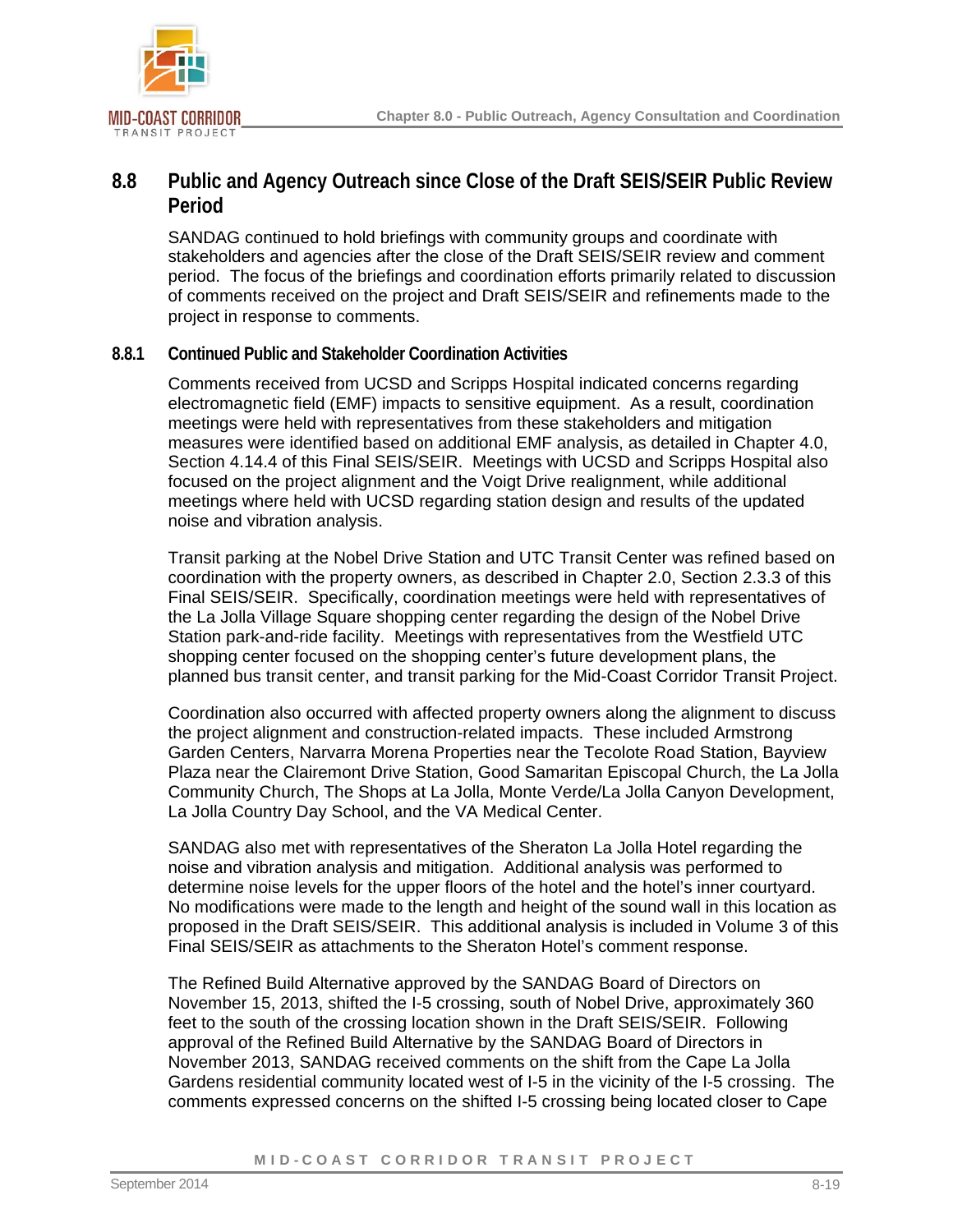

La Jolla Gardens and that the revised location of the I-5 crossing was not included in the Draft SEIS/SEIR before it was circulated for public review and comment. As part of the development of the refined alignment, additional engineering and environmental analysis was conducted to verify grades, alignment, and utility impacts, and to determine if any new and significant environmental impacts would be caused by shifting the alignment south from the I-5 crossing location shown in the Draft SEIS/SEIR. The analysis determined that the shift was feasible from an engineering perspective and that no additional noise or visual impacts would occur with the shift in the crossing location under the Refined Build Alternative.

On May 9, 2014, SANDAG staff made a presentation to the SANDAG Board of Directors on the Mid-Coast Corridor Transit Project that included a description of the I-5 crossing location as presented in the Draft SEIS/SEIR and the Refined Build Alternative, a summary of the impact analysis conducted for the shift in the crossing location, and a summary of the concerns expressed by the Cape La Jolla Gardens residential community. The SANDAG Board of Directors approved amending the Refined Build Alternative to return the I-5 crossing south of Nobel Drive to the location designated in the Draft SEIS/SEIR for inclusion in the final environmental documents. The design change of the crossing that eliminated the straddle bents over I-5 was retained.

In July and August 2014, four station design workshops were held in communities near the proposed new stations in the Mid-Coast Corridor to obtain input on station design features. These workshops were open to the public, and public notice was provided through newspaper advertisements, the project eNewsletter, the SANDAG Web site, on social media, and through coordination with community group leaders. The station design was advanced based on feedback gathered during these workshops; SANDAG will present this advanced station design to the University City, Clairemont, Linda Vista, and Pacific Beach Community Planning Groups in late 2014.

Coordination with stakeholders and the public along the alignment will continue throughout design and construction of the project.

### **8.8.2 Agency Consultation Activities**

On November 7, 2013, SANDAG and the USFWS held a conference call regarding the presence of the coastal California gnatcatcher population on UCSD property, as identified by UCSD, fairy shrimp surveys for the 2013 to 2014 season, and the potential for light-footed clapper rail to occur within the San Diego River area. Mitigation for biological resources and informal Section 7 consultation were also discussed during this meeting. In March 2014, the federally endangered San Diego fairy shrimp was identified in an ephemeral basin on the east side of the existing LOSSAN tracks near Morena Boulevard. This basin would be directly impacted by construction of the project. On April 30, 2014, SANDAG and FTA discussed the positive survey findings with the USFWS and the need for formal Section 7 consultation with the USFWS. On May 6, 2014, SANDAG and FTA hosted a field visit with the USFWS to review the location of impacts to San Diego fairy shrimp and the proposed mitigation location. Formal Section 7 consultation was initiated with the USFWS on June 12, 2014 (refer to Appendix C for the consultation initiation letter). SANDAG and FTA continued to provide information as requested by the USFWS during the Section 7 consultation process. On September 5,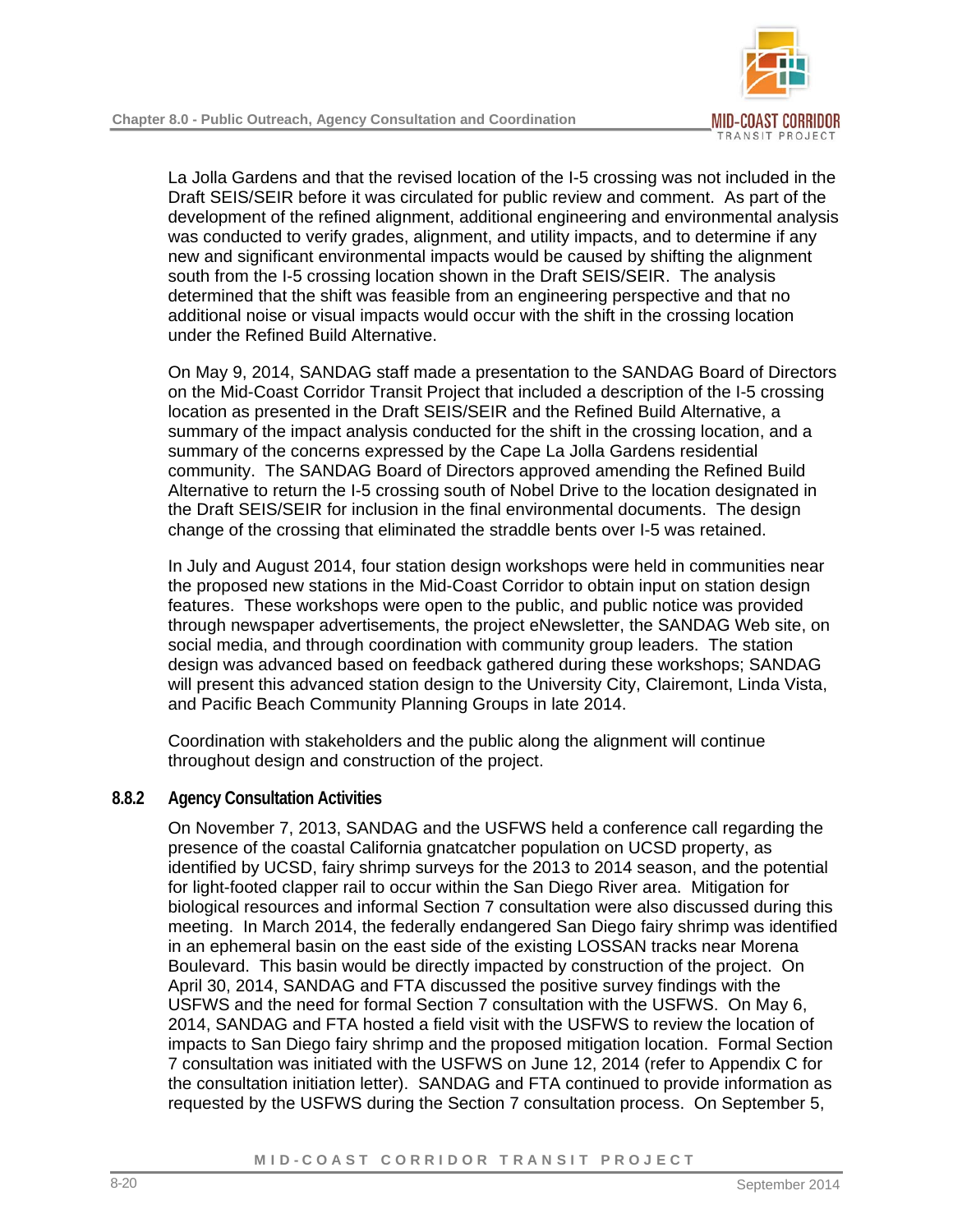

2014, the USFWS issued a Biological Opinion concurring with the FTA's determination that the project is not likely to adversely affect the subject species and critical habitat, and included authorization for incidental take of San Diego fairy shrimp.

Meetings were held with various departments at the City of San Diego, including the City Real Estate Assets Department, Storm Water Department, and Development Services Department. Meetings focused on comments received on the Draft SEIS/SEIR, permitting, utilities, and property requirements.

Following public review of the Section 4(f) evaluation as part of the Draft SEIS/SEIR, SANDAG coordinated with the City of San Diego to obtain final concurrence determinations related to the Section 4(f) findings. Specifically, on January 31, 2014, SANDAG met with staff from the Park and Recreation Department to discuss the findings of the Section 4(f) evaluation and to review comments on the Draft SEIS/SEIR that relate to Section 4(f) resources. Several comments indicated the potential for a constructive use of the Rose Canyon Open Space Park; however, upon further evaluation, SANDAG confirmed that no constructive use would occur. On February 13, 2014, the Park and Recreation Department provided a signed statement indicating its final concurrence with the Section 4(f) findings of *de minimis* direct use of Marian Bear Memorial Park, temporary occupancy exceptions of Marian Bear Memorial Park and Mission Valley Preserve Open Space, and no constructive use of Rose Canyon Open Space Park. On February 5, 2014, SANDAG met with the Transportation and Storm Water Department to discuss the findings of the Section 4(f) evaluation and review the comment received that related to the Ocean Beach Bicycle Path. On February 6, 2014, the Transportation and Storm Water Department provided a signed statement indicating final concurrence with the Section 4(f) findings of a *de minimis* impact to the Ocean Beach Bicycle Path. Documentation of final concurrence also is included in Appendix C.

A comment letter received from the California Coastal Commission (CCC) indicated that the Coastal Zone boundary shown in the Draft SEIS/SEIR between the San Diego River and Balboa Avenue was incorrect and that this portion of the project was within the Coastal Zone. On August 26, 2013 SANDAG met with the CCC in response to the comment letter received on the Draft SEIS/SEIR. SANDAG and the CCC staff identified an acceptable approach to obtaining letters of exemption for upcoming geotechnical survey work located within the area in question to allow work to proceed while the boundary issue was being resolved. A follow-up meeting was held with the CCC staff on May 8, 2014, regarding the Coastal Zone boundary and anticipated permitting requirements. Subsequently, SANDAG requested a formal Coastal Zone boundary determination for the area between the San Diego River and Balboa Avenue; the boundary determination was provided by the CCC on May 30, 2014, and stated that the boundary extended to the eastern edge of the MTS right-of-way. The boundary request and CCC response are included in Appendix C of this document. Another meeting was held on May 27, 2014, during which SANDAG and the CCC staff generally discussed SANDAG's upcoming application for a Coastal Development Permit for the project. On July 2, 2014, SANDAG met with CCC staff to discuss the acceptability of potential mitigation sites for anticipated impacts to coastal wetlands from several SANDAG projects.